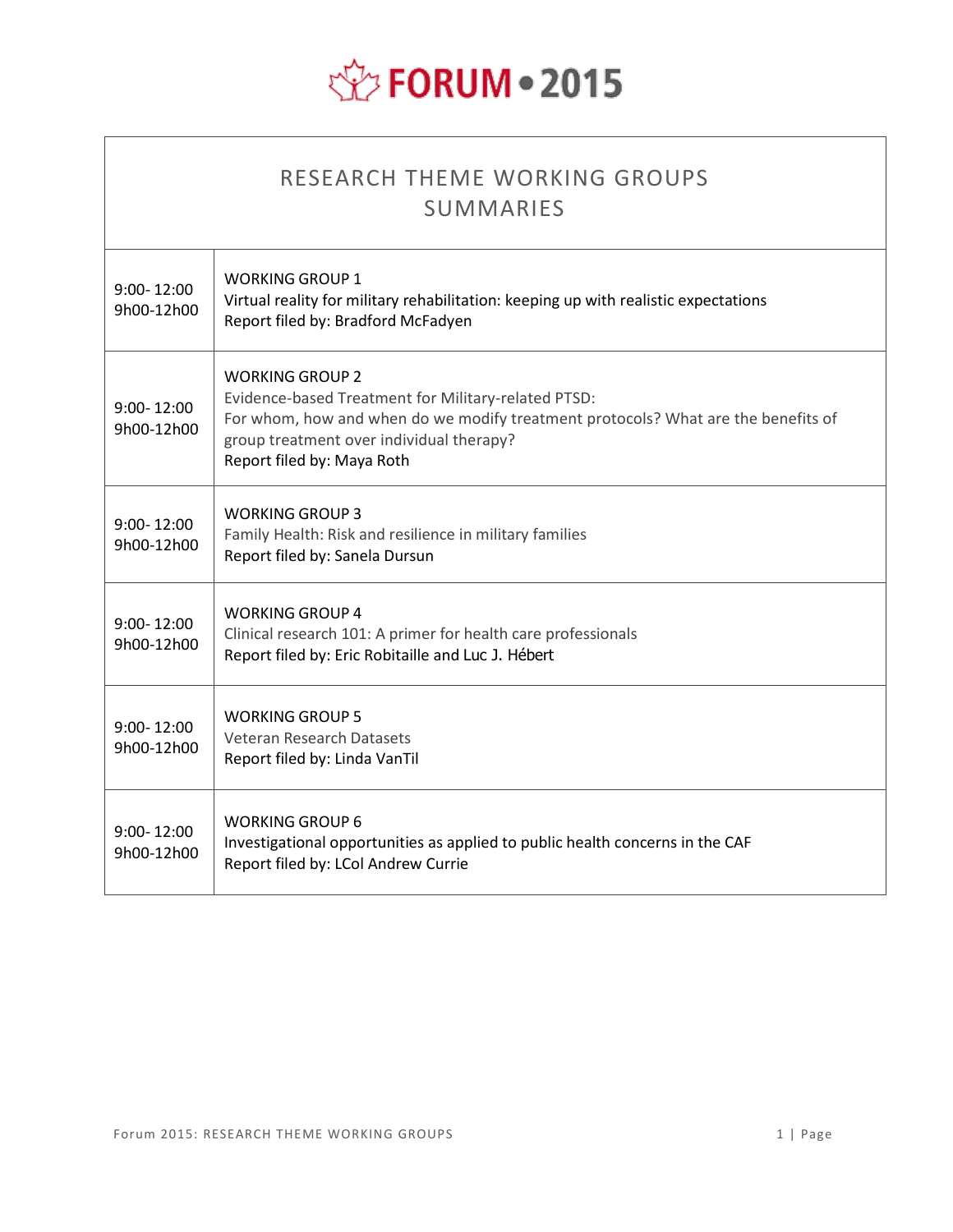# Virtual reality for military rehabilitation: keeping up with realistic expectations

#### Submitted by Brad McFadyen, Laval University

#### $CONTEXT$ , **BACKGROUND**:

Virtual reality (VR) is a promising technology to allow context specific, patient oriented interventions and assessments across different populations for both cognitive and physical rehabilitation. VR provides the ability to standardize and control person-environment factors, and to motivate patients and enhance enjoyment of rehabilitation. However, it can be cost prohibitive, technically complex and not always user-friendly. Research is needed to develop clinical protocols, outcome variables and dosage for given clinical goals. At the same time, researchers and clinicians need to keep abreast and exploit the quickly evolving technology to render VR more accessible and effective in the clinic.

The CAF installed CAREN systems at The Ottawa Hospital and the Glenrose Rehabilitation Hospital. The only other university-based site with similar technology and connections to the CAF is at the CIRRIS in Quebec City. Other VR sites do exist, however, within the CIMVHR university partners as well as the DND (e.g., DRDC). The CAREN-based sites have participated in annual discussions for some time (at times including other NATO based sites using similar systems). This WG was open to researchers, professionals and clinicians, in order to move discussions forward and more pointedly address the objectives listed below.

#### **OBJEC TIVES:**

The objectives were to better understand VR rehabilitation with respect to:

- $\Box$  The myths and realities of where we are presently for military rehabilitation; and
- $\Box$  How we can better exploit and evolve with VR's changing technology to improve research and knowledge transfer.

Perspectives on these objectives were presented by 4 sites (CIRRIS, TOH, CFHS and the Glenrose Hospital) and attendees were asked to consider: the added value of VR to current rehabilitation practice; if readily available, which VR-Based systems they would use, what they would do with them and what populations they would prioritize; and how we should work together to move forward.

#### **RELE VANCE:**

The WG had at its heart, enhancing the use of VR technology for better evidence-informed practice. It attracted 20 attendees including administrators, clinicians, technical experts and researchers. The CAF and DRDC as well as different universities and clinics (and even NATO members outside of Canada) were represented. Thus, the WG certainly met the CIMVHR goal of engaging academic research resources and acting as a conduit between the academic community, government organizations and similar international organizations.

#### **SUMMA RY OF DISCU SSIONS AND C ONCLU SIONS:**

After presentations, discussions were carried out in small and large groups. First, it was recognized that there is definitely a "WOW" factor with VR, but it was noted that we need to look at it as another clinical tool, albeit innovative, to add to or augment present mental and physical rehabilitation. VR's clinical (and research) use needs to be decided by clinicians/researchers and not industry. That is, a "one-size- fitsall" approach to VR development for rehabilitation should be avoided. There was a specific call to stop looking for ways to justify the use of installed systems and to move more towards better exploiting these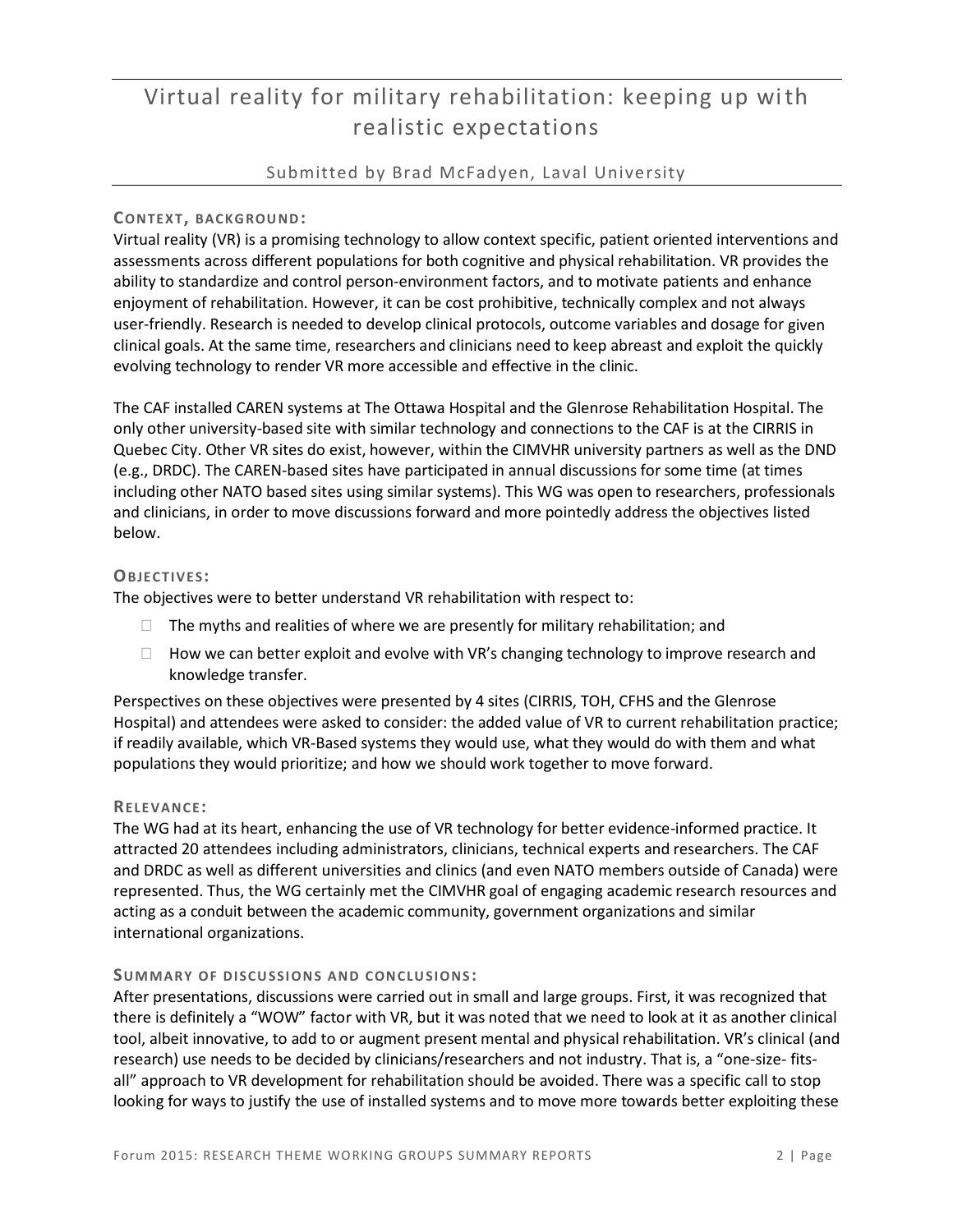installations in ways that push present and future clinical goals (i.e. to identify key clinical challenges that cannot (easily or at all) be addressed by traditional rehabilitation approaches).

Clinicians still appear to need to be convinced of VR's potential, both in general and with respect to the systems already in place. VR systems need to be seen with respect to what they can (and cannot) offer in relation to traditional approaches. Its potential (evolutionary factor) also needs to be better understood. It was felt that the present VR teams could be more proactive in educating potential users. Advantages of VR discussed at the WG were its ability to: increase motivation and compliance; be more flexible and context specific in environments (different scenes); provide easier set up of desired environments for assessment/training than with real physical set-ups; apply across different populations; exploit sensory conflicts; not only speak to return to function, but also its ability to further train and enhance function. Limits or challenges that were discussed included: cost, time required, access, user friendliness.

Research projects and clinical applications require better communication and collaboration between and within sites. In particular, it was discussed that there is a need to consider sharing and pooling resources (expertise, infrastructure, scenes, etc.) across the CAF and other sites.

VR technology is rapidly evolving, but it was clear that most in the WG are not aware of the potential and how we can or should evolve with the technology. Part of this may be the present focus on the CAREN technology. However, there were some points raised related to new directions in VR in general (we did not have time to go into details):

- $\Box$  Need for systems that are somewhat "turn-key/easy to apply" while also providing some versatility and flexibility to allow patient orientation (such flexibility specifically necessary for research).
- $\Box$  Use to enhance Telerehabilitation to create a group/team environment despite the geographic separation.
- $\Box$  Coordination with other technology in different innovative ways (e.g., brain imaging/stimulation, physiological monitoring, robotics).

In conclusion, while better exploiting present installations, we should not be constrained to them and must evolve with the technology. We need to better understand what exists and what is being done in VR across CAF, DRDC and university partner sites. We should move towards better communication and collaboration across sites. Finally, it was noted that it is now time for action.

#### **THE WAY AHEAD:**

In relation to the concluding summary above, specific suggested actions were to:

- $\Box$  educate clinicians about the use and potential of VR for mental and physical rehab;
- $\Box$  create a registry of who does what and with what (systems, data bases, scenes, expertise) across

#### VR sites;

- $\Box$  establish "virtual" (Web based) rounds to discuss complex cases and how VR may help;
- $\Box$  consider (at least for CAF members at non-VR equipped bases) opening access to the larger, installed systems (e.g., CAREN) continuing afterward with traditional rehab or maybe even smaller VR options (e.g., Ottawa-Valcartier or even CIRRIS-Valcartier);
- $\Box$  increase collaboration across CAF and partner sites in order to develop protocols/variables/dosage, proofs of concept, and show transfer of VR to the real world.

These are certainly not exhaustive and we ran out of time to provide other actions. Also, the details of how to carry out these (or any other) actions and who will take responsibility were not specifically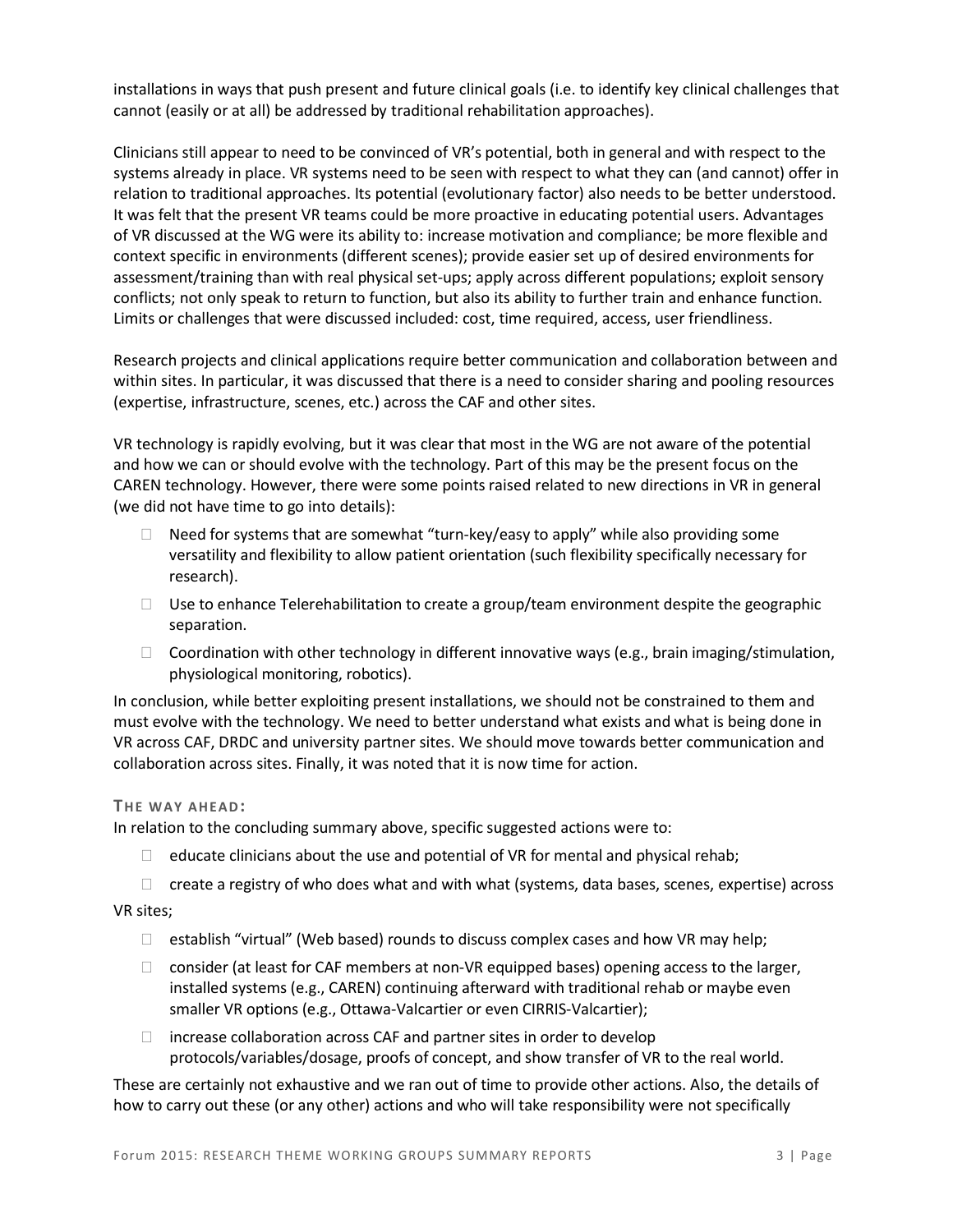discussed, and need to be established. Certainly, the "CAREN coordinator" would probably have a major some role in moving things forward (and this has become evident in the days since the meeting).

#### **KT PLAN:**

Potential KT impact is at the level of researchers, clinicians, CFHS and potentially industry. Researchers not only will provide evidence, but also be guided by clinical needs. Clinicians are the group most in need of evidence and education. VR research will allow the CFHS to better set policy related to the use of virtual rehabilitation. Knowledge exchange with industry is needed to better align technology to clinical goals. Suggested actions above will ensure knowledge mobilization. The CAREN coordinator has a definite role to play in helping to ensure knowledge transfer.

Evidence-based Treatment for Military-related PTSD: For whom, how and when do we modify treatment protocols? What are the benefits of group treatment over individual therapy?

#### Submitted by: Maya Roth, St. Joseph's Health Care, London

#### **CONTEX T, BAC KGROU ND**

Over the past decade, the research literature examining the efficacy and effectiveness of evidence-based treatment for military-related Posttraumatic Stress Disorder (PTSD) has grown exponentially. Prolonged Exposure Therapy (PE), Cognitive Processing Therapy (CPT), and Eye- Movement Desensitization and Reprocessing (EMDR) have been identified as first-line interventions, address comorbid diagnoses (i.e., Depression, Anxiety, Alcohol Use Disorders), and improve psychosocial functioning and quality of life. Yet, these interventions are not implemented by many clinicians, with data suggesting an uptake of ten percent of participants of PTSD treatment workshops. Furthermore, there is emerging clinical awareness that these treatments may not be universally effective when implemented by protocol without the use of a client-centered approach. To date, research and clinical practice in this area have not identified patients who may not benefit from these treatments, or modifications to treatment protocols that may facilitate engagement and outcome for certain patient profiles. Emerging research and clinical principles suggest that the integration of Outcome measurement, paired with timely in-session discussion, and individualized functional goals into treatment protocols may enhance treatment outcome. Finally, group based application of PTSD treatments requires further research in order to evaluate whether their efficacy and effectivenessis enhanced through the group treatment milieu.

#### **OBJEC TIVES**

This working group was open to researchers, professionals and clinicians (both experts and those with limited PE, CPT or EMDR experience) with the overall objective of enhancing the application and outcome of evidence-based treatment of military-related PTSD with respect to the following goals: 1) Increasing knowledge of the empirical support, implementation, and practical considerations of PE and CPT, primarily; 2) the importance of transparent Outcome measurement; 3) the benefit of incorporating individualized functional goals into protocoled treatment; and 4) the group therapy application of these treatments. These objectives have inherent implications for research, knowledge translation, and clinical practice.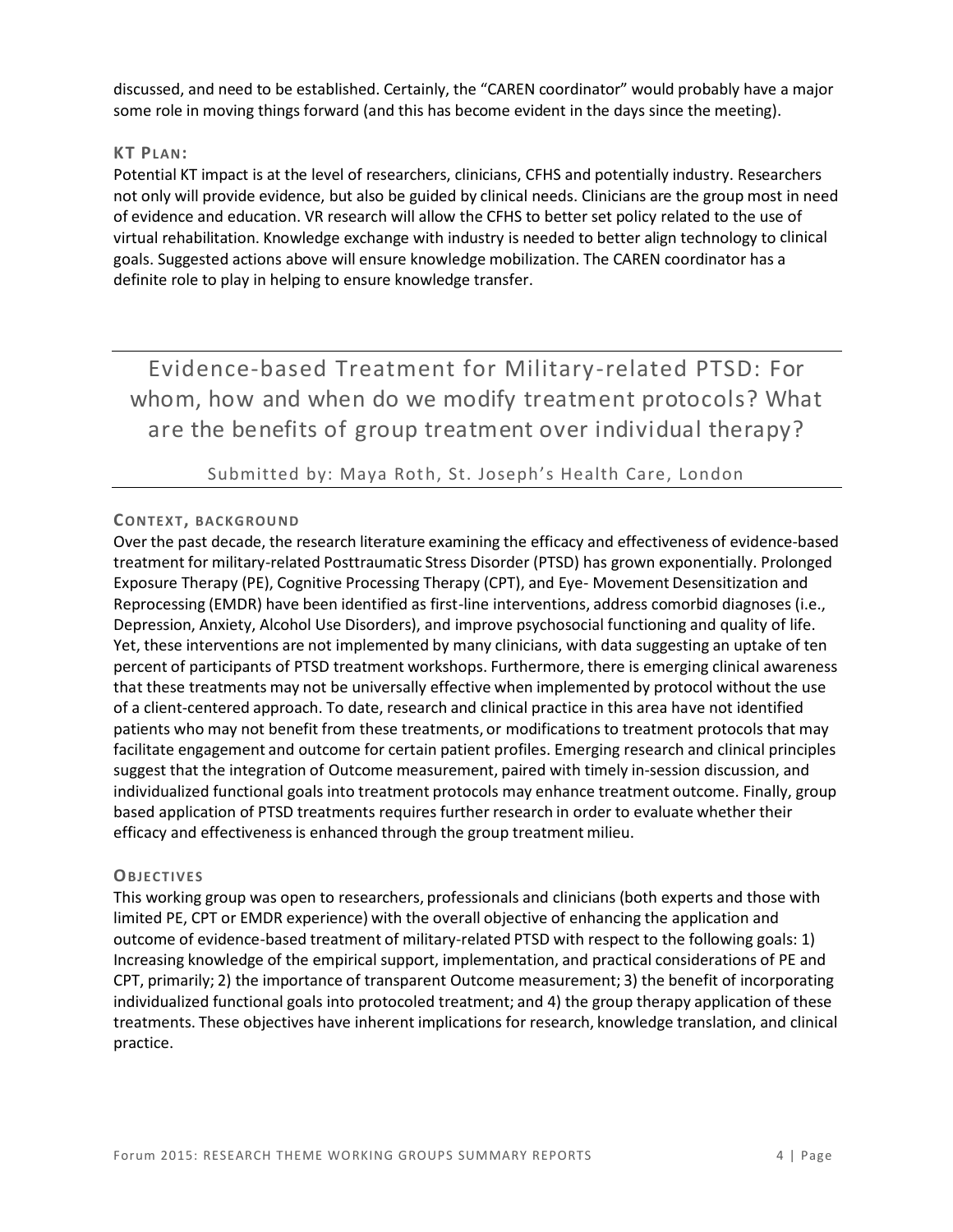#### **RELE VANCE**

The mission of CIMVHR is "to enhance the lives of Canadian military personnel, Veterans and their families by harnessing the national capacity for research." The working group certainly aligned with this mission, and facilitated the collaboration of clinicians and researchers on the presentation panel who came together with a goal of enhancing and extending the available care to Canadian military personnel and veterans, and by extension to their families. The second half of the working group harnessed the collective experience and reflections of the audience in identifying tangible areas for future research, improvement of clinical practice, and ongoing collaboration.

#### **SUMMA RY OF DISCU SSIONS, AND C ONC LUSIONS**

The overarching consensus among the working group presenters and participants was that

- $\Box$  We need to collaborate to enhance the mental health care that our veterans and military personnel receive;
- $\Box$  Evidence-based treatments are effective, under-used, and need to be tailored to the individual patient; and
- $\Box$  That Outcome measurement, integration of functional goals, and further examination of the efficacy of group treatment is warranted. The working group was divided into three smaller groups, focusing on further discussion of Outcome measurement, functional goals and group treatment, respectively.

#### Summaries of these focal discussions are included below:

Outcome measurement: Agreement was reached that session-by-session outcome measurement makes an independent contribution to PTSD treatment outcome, when implemented in a patientinformed and centered way. Participants underscored the importance of using complementary measurement strategies (i.e. self-report, functional goal attainment), and the need for continuous measurement of pertinent domains (PTSD symptoms, overall symptom distress, satisfaction with social and occupational functioning).

Participants identified the need for collaboration between VAC and the CF to ensure continuity of outcome measurement for transitioning membersto enhance client-centered care. A number of important issues were raised that warrant future empirical investigation, especially given multiple reports of problematic drop-out rates and limited outcomes associated with current interventions:

- $\Box$  The importance of evaluating treatment fidelity in the context of patient outcome measurement. How can outcome measurement be used to help clinicians maintain treatment fidelity while being patient-centered?
- $\Box$  The relative contribution of technical skills and therapy relationship skills evidence-based PTSD treatment outcome.
- $\Box$  How can outcome measurement be used to keep treatment planning and session content 'client-centric' throughout the course of treatment? Specifically, how should outcome measurement be used to inform clinicians to change direction in treatment in response to shifting client circumstances, needs and capacities? Finally, it was recommended that continuous outcome measurement in the context of program evaluation could facilitate ongoing research with external validity and real-life applicability, especially in the context of emerging treatment and technological advances (i.e. virtual reality).

Functional goals: Consensus was reached that functional goals need to be individualized, initially qualitative in nature, integrated into evidence-based practice protocols, and given equal footing with symptom remission from a treatment framework perspective. It was further recommended that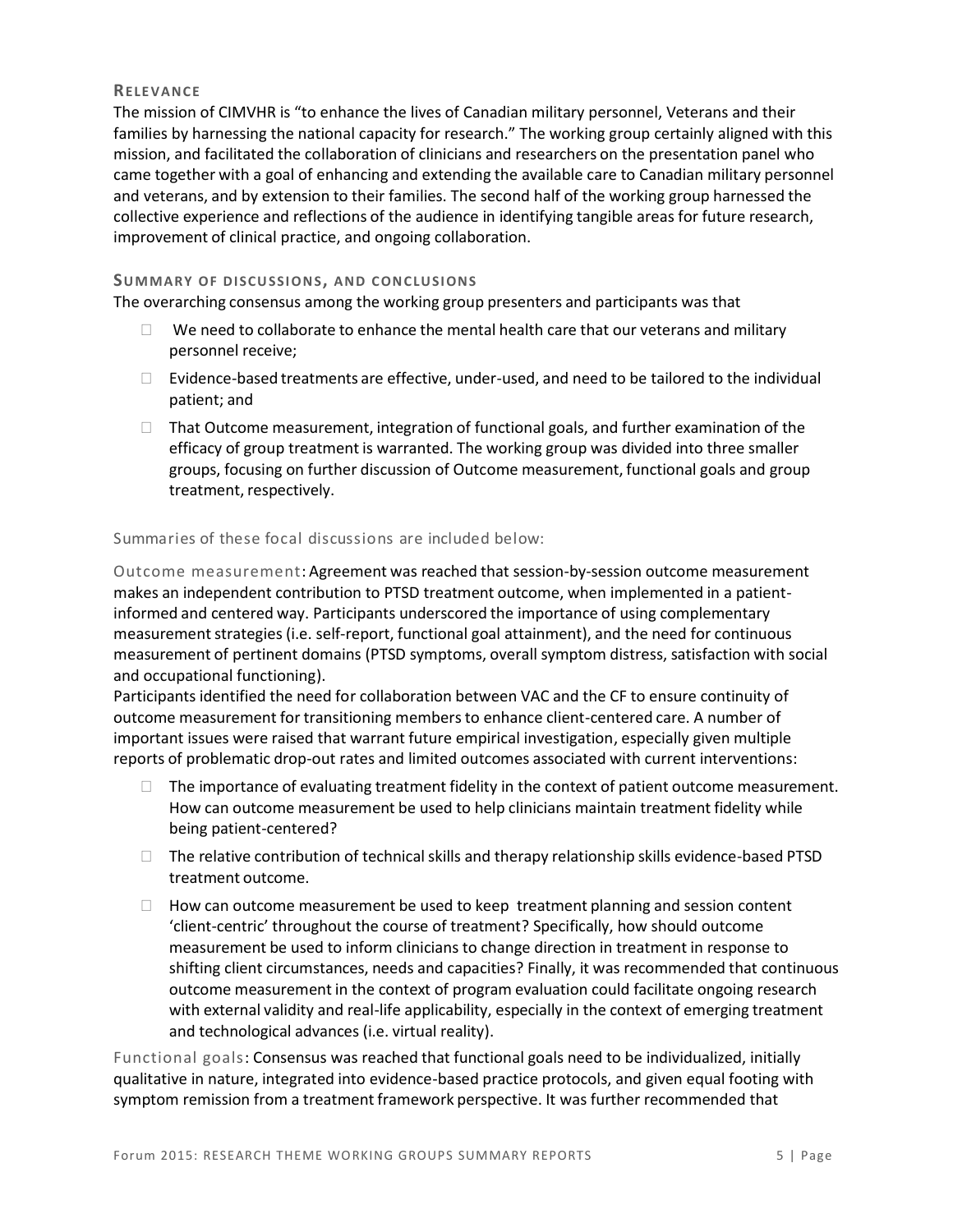clinicians be encouraged to normalize their patients' loss of functioning (i.e., cognitive, social, occupational), in order to establish realistic goals for functional improvement rather than reinforcing the sense of failure that mental health diagnoses, military release, and reintegration into civilian life can foster. It was also suggested that systematically evaluating changes in cognitive functioning will have implications on treatment outcome and functional goal development. Participants encouraged clinicians to assess the benefit of cognitive remediation, when necessary. Another recommendation pertained to the importance of assessing patients' need for emotional skills and regulation training as a precursor or adjuvant to evidence-based treatment. Two avenuesfor future research and clinical discussion were identified: 1) the necessity for developing a tool to evaluate treatment readiness specific for this population; and 2) a mechanism for quantifying which evidence-based treatment and focused functional goals would lead to the best outcome for an individual patient.

Group Therapy: Participants agreed that there is merit to further research and clinical discussion about the group application of evidence-based treatmentsfor PTSD. A number of important questions were raised that warrant future empirical investigation:

- $\Box$  Is the group application of evidence-based treatment for PTSD more effective than the individual therapy equivalents in military and veteran samples?
- $\Box$  Do participants of group therapy with individual therapy augmentation have a better outcome than participants of group treatment alone?
- $\Box$  Is it possible to ascertain whether group treatment outcome is a function of the intervention or the benefits of the group milieu?
- $\Box$  What are the mechanisms to determine readiness or appropriateness for group therapy versus individual therapy?

#### **THE WAY AHEA D**

The next meeting is scheduled for January 11, 2016 at the Parkwood Operational Stress Injury – GTA Services site. This meeting will bring together CF and DRDC researchers, as well as clinicians and researchers from across Southwestern Ontario to further develop a collaborative plan, in part to enhance the treatment provided to our military personnel and veterans. As the working group host, I intend to continue to move the collaborative discussion forward by disseminating the findings to the presentation panel, and to the attendees. As a clinic, we are also interested in integrating some of the findings into our practice.

#### **KT PLAN**

It is our intention that the outcome of this working group (research collaboration, enhanced clinical practice, and collaboration between organizations), will impact the quality of the care that is provided to our military personnel, veterans, and by extension their families' quality of lives. The importance of ensuring that our patients receive first-line treatmentsfor their military-related PTSD is an ongoing discussion between the CF and VAC. The outcome of this working group will be shared with these organizations in an effort to highlight the strengths and possible enhancementsto evidence-based treatment. These organizations have committed to integrating timely and patient-centered Outcome measurement into their treatment, and the research collaboration emanating from this working group will serve to reinforce the importance of this strategy. It is anticipated that ongoing empirical evidence to support the individualized integration of functional goals into protocoled treatment and the group application of these treatments will inform clinical practice, and programming expectations within the CF and VAC. In regard to the appropriate dissemination of this working group's collaborative discussion, I am hoping to submit a Talking Point article to JMVFH. The ongoing research and clinical collaboration will result in dissemination at future academic conferences and journal publications.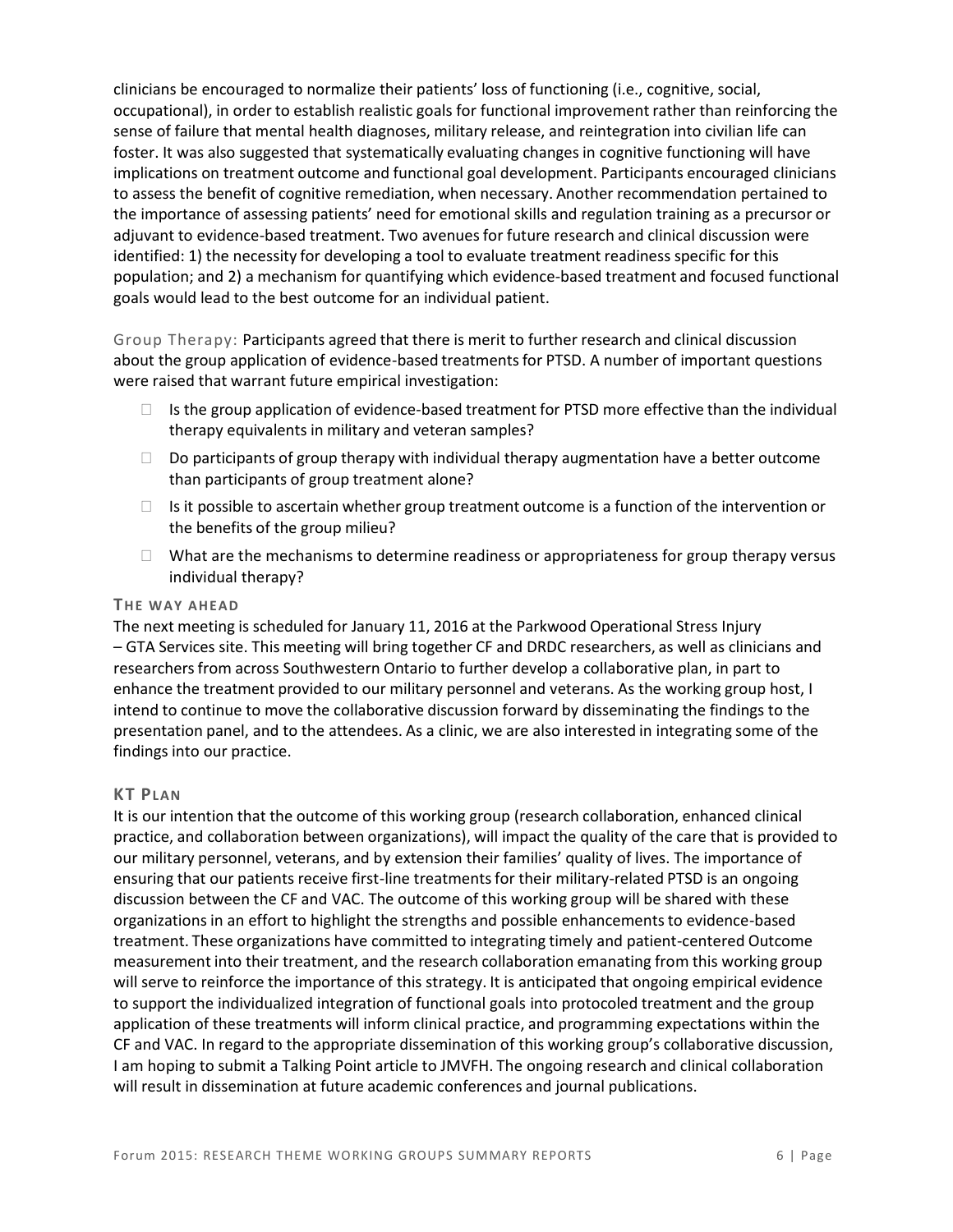## Family Health: Risk and resilience in military families

Submitted by: Sanela Dursun, Defence Research and Development Canada

#### **OBJEC TIVES**

This Research Themed Working Group (RTWG) aimed to describe the current state of evidence on issues related to military families and identify the areas in greatest need of attention. Four structured breakout group discussions focused on:

- 1. Marital and family functioning;
- 2. Families of ill/injured
- 3. Parenting and Child Outcomes; and
- 4. Unique challenges of Veteran families.

The RTWG included CAF service providers, CAF policy/program directors, academics (MSVU, Queens, Calgary), DND/CAF researchers and researchersfrom UK and US. This combination of professionals with various perspectives led to a passionate and productive discussion.

Each group discussed the most recent findings, identified new research priorities, and how findings could be translated into evidence-based practices, policies and programs. Regarding gaps in knowledge and unresolved issues, several points were highlighted and many could be translated into research questions, policy, or programs/initiatives.

### **1. MA RITA L AND FA MILY FUNC TIONING BREA KOUT SE SSION**

Gaps/Needs/Issues

- **What is Currently Happening:** More information needs to be made available on what is currently happening in the family/marital research domain (e.g., a central database or place where everyone can go to see the work being done)
- **Disseminate the Good News:** Acknowledge and pass along the good news the "what is working" (e.g., protective factors such as social support, MFRCs)
- **Knowledge Integration:** Exert a greater push toward knowledge integration, more collaboration with academia, other government departments and industry partners
- **Research Translating into Action: O**ften times, you never really see how the research informs policy, programs, change etc. This is important because it will encourage more people to contribute to future research and help validate the work being done (e.g., not just *another* survey)
- **Intimate Partner Violence (IPV):** Establish p[protocols. As with most concepts (e.g., family, resilience), there is no clear cut definition that everyone doing research in this domain is using; there is also no clear cut way to measure IPV to determine accurate incident rates
- **Methodological Limitations and Challenges exist:** for instance, if researchers are only accessing participants through MFRCs or social media groups to get their samples, aren't we excluding other groups who might not be using MFRCs or those that are not on social media?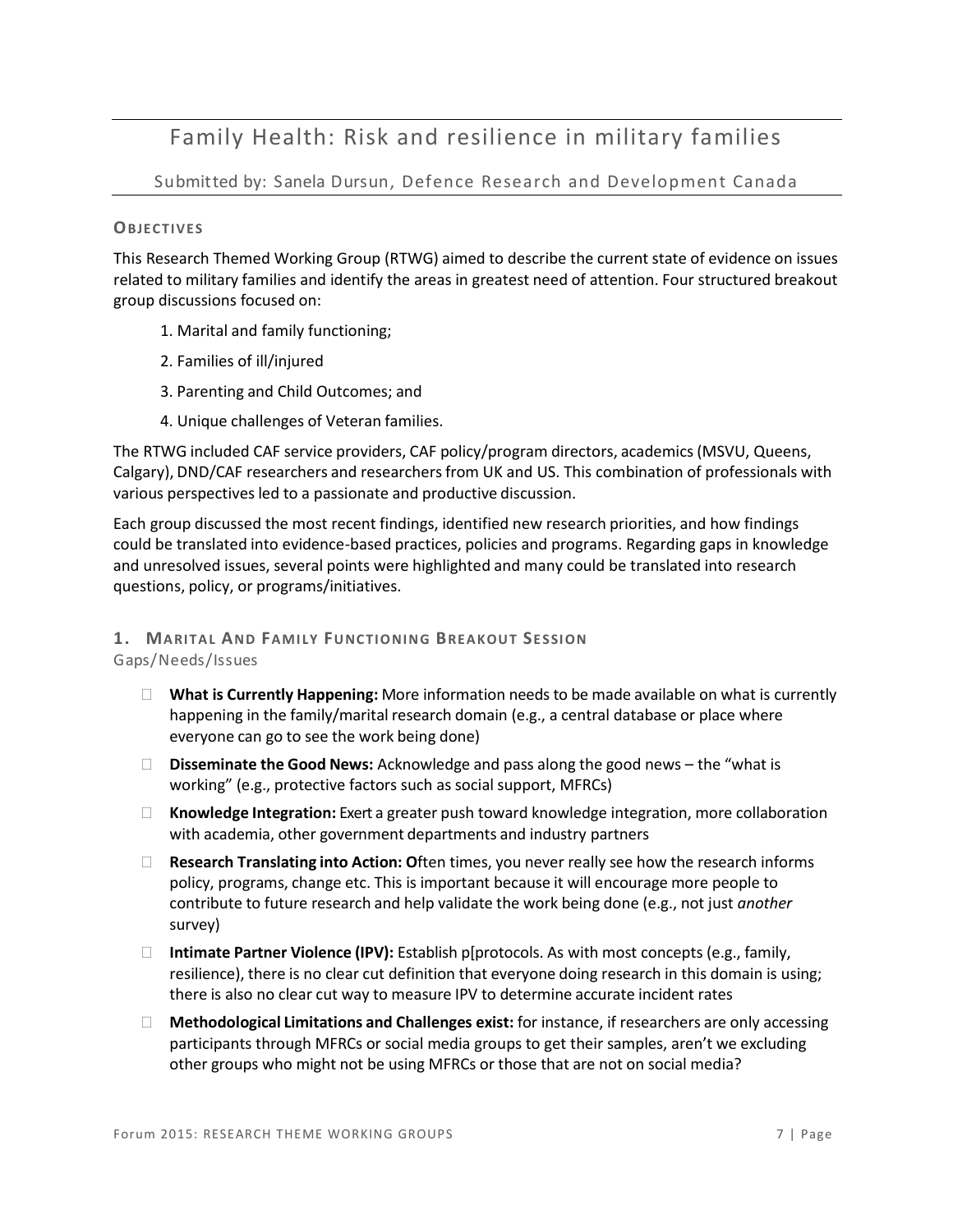- **Marital Relationships Acrossthe Deployment Cycle:** some types of deployments allow for lots of communication between the deployed member and their families and the ability to use the techniques and tips offered in many briefings, modules etc. However, for some deployments, for safety reasons, family members don't even know where the deployed person is and are not able to communicate with them regularly – the unique traits of different types of deployments needs to be recognized; more longitudinal research across the deployment cycle is also needed
- **Population Data:** Improve accuracy of the population data available at an organizational level (CAF/DND)
- **Parents of Military Personnel:** research is needed regarding parents who want to support their adult children who are military personnel when they are deployed and after they return home

Questions posed by the group:

- $\Box$  Are there differences for children when their father is deployed versus when their mother is deployed?
- $\Box$  What are the unique needs of families with children who have special needs? (also the definition of special needs is unclear)
- $\Box$  Are families trained/educated in conflict resolution doing better than families not trained or educated in this area? What are the long term impacts?
- $\Box$  In military children/adolescents, is the prevalence of substance abuse or mental health issues different from children/adolescentsin civilian families?
- $\Box$  Are their differences in families dealing with an OSI versus families not dealing with an OSI?
- $\Box$  Are their differences in families living in large city/metropolitan areas versus families living in rural or isolated areas?
- $\Box$  What impact do programs have on children who are dealing with a parent with an OSI? It is critical that we follow up with people who participate in programs/training to determine if it has worked and/or it was effective (e.g., learned techniques were used). Currently, program evaluations are often completed immediately following a program/training and this is too soon.

**PROGRAM DIRECTION AND POLICY ISSUES THAT CAN HELP US MOVE FORWARD** 

- **Community Engagement:** Increased collaboration needed
- **Increase Awareness** as well as education on program details and accessibility
- **Consistency** in programs/information packages across jurisdictions (e.g., follow a child at each school board) need to be developed at a national level
- **Developmentally appropriate:** everything produced (programs/information packages) needs to be at a developmentally appropriate for children as well as for spouses. Some spouses may have a high school level education; some may have PhDs. It needs to be applicable for everyone
- **Virtual Classrooms:** working through modules and training from home is great but it is critical that the social support systems are also still available (e.g., telephone counselling, web chats, discussion boards)

Policy

- $\Box$  Governance models need to be examined
- $\Box$  The scope of eligible "service providers" needs to be broadened– for instance, right now only social workers are considered eligible. This could be expanded to include family life counsellors, psychotherapists etc.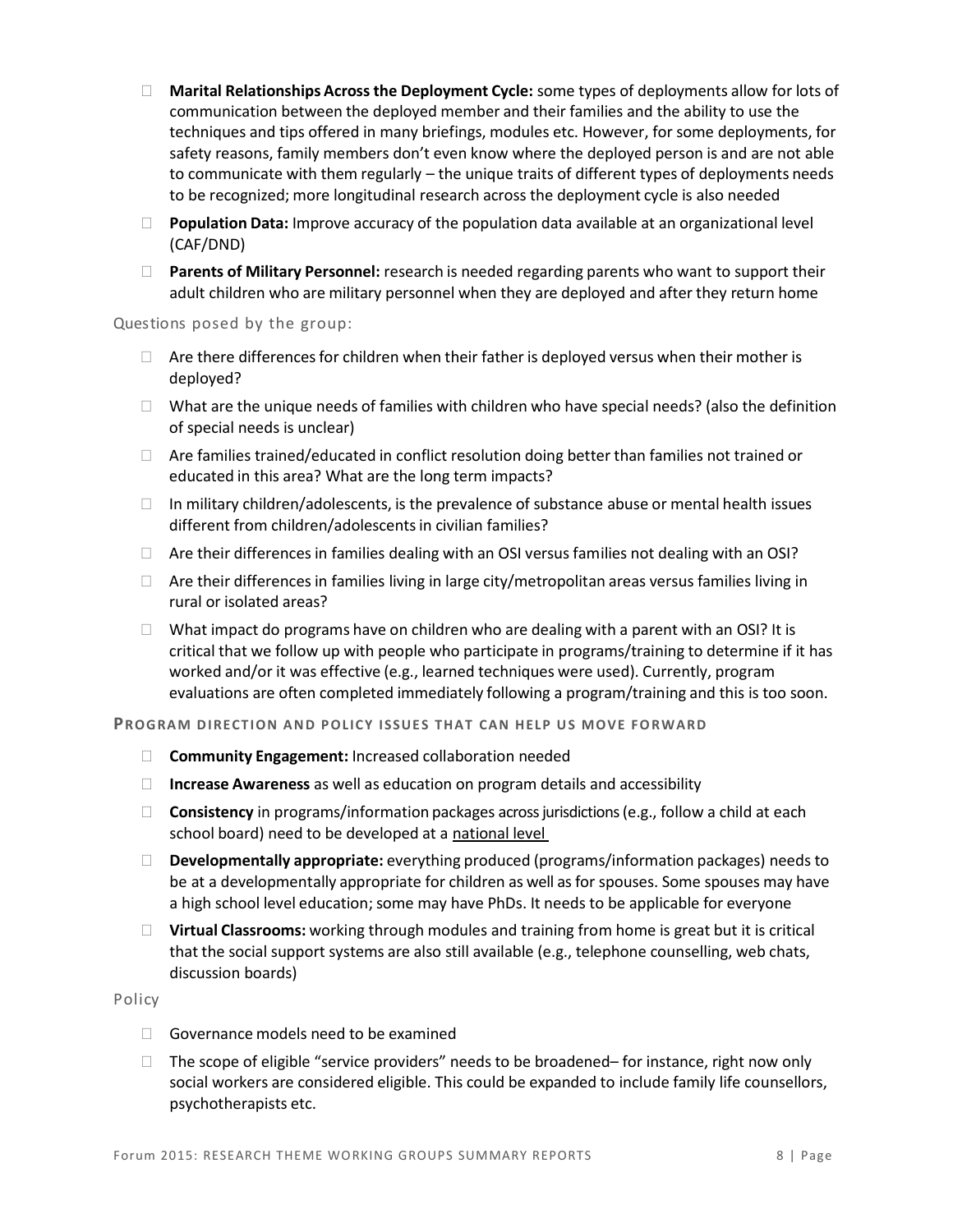$\Box$  The DAOD on family violence is outdated and needs to be revisited.

#### **2. FAMILIES OF ILL AND INJURED MILITARY MEMBERS BREAKOUT GROUP** Gaps/Needs/Issues

- $\Box$  Service providers mentioned that many families of ill and injured military members, transitioning from military to civilian life for health reasons, are struggling or anxious with regards to finances. There is a waiting period between receiving compensation from VAC and this financial gap can be dramatic for some families. Hence, a better understanding of the financial pressure generated by the transition process would help targeting families at- risk of financial problems. An accurate financial snapshot of transitioning families would be a first exploratory step to respond to this objective.
- $\Box$  Furthermore, service providers discussed the often less than ideal timing to receive programs or services and even completing paperwork. For instance, some CAF members are too debilitated by their physical or mental injury/illness that they do not complete the necessary paperwork on time generating delays in services and administrative work. Also, some ill or injured CAF members receiving programs/services are not necessarily ready, leading to ineffective results. Therefore, providing guidelines to case managers for identifying the "right" timing to provide services would be helpful.
- $\Box$  We also discussed the utilization of technology as a tool to aid with different health problems, for example to monitor medication use, to provide peer support, and to provide servicesin remote locations.
- $\square$  Service providers also mentioned that programs are not always relevant or effective for the ill and injured CAF members. We discussed the importance of properly evaluating implementation, relevancy, and performance of pilot projects before programs are being launched nationally.
- $\Box$  A very important point was made regarding CAF members' reluctance to disclose information regarding their injury or illness to their family. Service providers mentioned the existence of a hierarchy of injuries/illnesses where being physically injured is on top and being mentally ill is at the very bottom. This mirrors barriers of perceived stigma, shame, and relying on selfmanagement to get better which refrain some CAF members to seek help for mental health problems. This lack of communication between spouses undermines family social support and prevents family members from understanding the illness and receiving services. Indeed, because of professional confidentiality, it is not possible to disclose information on military members without their consent. An avenue to counter this issue would be to provide education and awareness sessions on mental health problems and services to all family members.
- $\Box$  We also discussed the need for family members to increase their preparedness before being included as a caregiver. Family members would benefit from specific training on the injury/illness and needs of the wounded CAF member, as well as self-care.
- $\Box$  In terms of the transition from military to civilian life and the impact on family members, service providers identified some information needs. For instance, the family can face difficulties to access a family physician, children's education can be impacted (e.g., relocation to different province, mandatory transition from English to French school in Quebec), the recognition of acquired competencies for the spouse can be problematic.

Program direction and policy issues that can help us move forward:

 $\Box$  The group also discussed how we can translate needs of family members of ill and injured CAF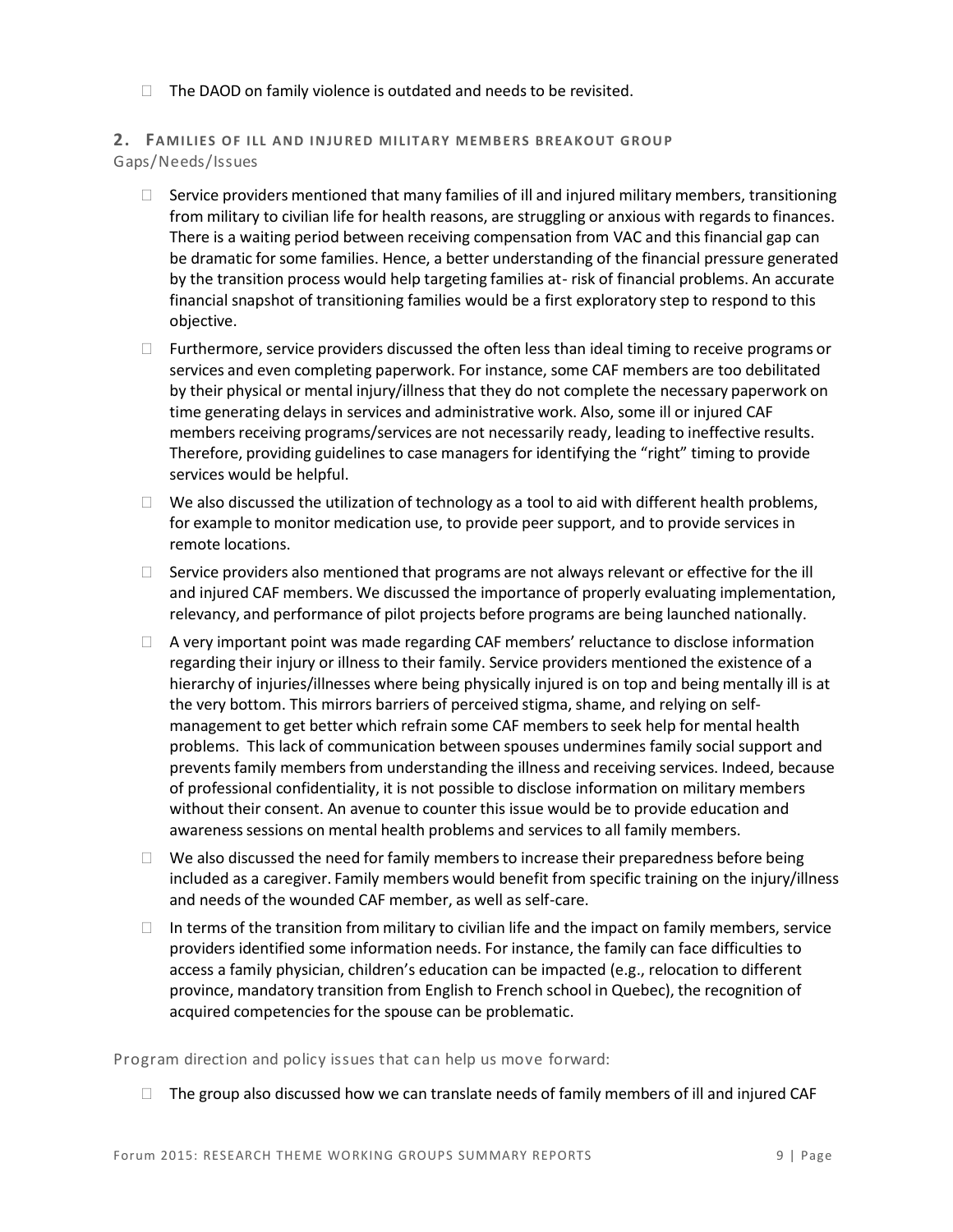members into policies or programs/initiatives. We agreed that an updated and operational definition of the military family is necessary. This definition should be consistent across government departments and it should be the basis to determine who should receive compensation and benefits, services and support.

 $\Box$  We also discussed the necessity for guidelines or a policy permitting the integration of family members in the transition process from military to civilian life and in the CAF member's treatment plan. This policy should address the difficulty or barriers experienced by family members to be aware or to access services.

A program or initiative should be implemented to increase family members of wounded CAF members on the services they can access, which addresses mental health literacy and use technology to reach and inform family members.

- $\Box$  Address the lack of cohesion or alignment between service providers develop a policy defining the proper continuum of care and coordination between service providers
- $\Box$  Research conducted at DGMPRA is of high interest. The results could be effectively and efficiently disseminated amongst field workers at the annual forum of representatives of military family resource centers.

#### **3. CHILD AND PARENTING OUTCOMES BREAKOUT SESSION**

#### Gaps/Needs/Issues

- $\Box$  Traditionally taken a glass-half-empty perspective when the majority of children are doing well, we need a better understanding of the resiliency and protective factors of this group.
- $\Box$  Schools may be viewed as the hub for good services. Consideration should be at the group level separated by school using military child dense and non-dense populations. This is based in the belief that military children connect with each other in a way they do not with their civilian peers.
- $\Box$  Teacher training is required. It was recognized that teachers are overloaded and adding this may be a challenge. US information suggests that teachers of military children may feel the need to teach differently to support those children. One of the challenges is that programming is an ad hoc system – there is no planning for implementation [lacks consistency in programs and offerings].
- $\Box$  Stigma continues to be an issue with all child service providers (e.g. pediatricians).
- $\Box$  Engage higher level specialists engaged (e.g. train a specialist at the board level of a school system) to advise to teachers/principals and to be their resource.
- $\Box$  Connect to youth through social media
- $\Box$  Implications of moving at different ages and the cumulative effect of multiple postings should be examined. This could include personality factors, number of postings, ages at posting.
- $\Box$  An understanding of why MFRCs/program usage is so low. Suggested reason is the requirement to bring the MFRC to the communities where military personnel live as 'satellite offices' beyond main MFRCs.
- $\Box$  Consideration should be given to looking at other populations with family separation (e.g. mining industry).
- $\Box$  Parental gender differences need to be considered.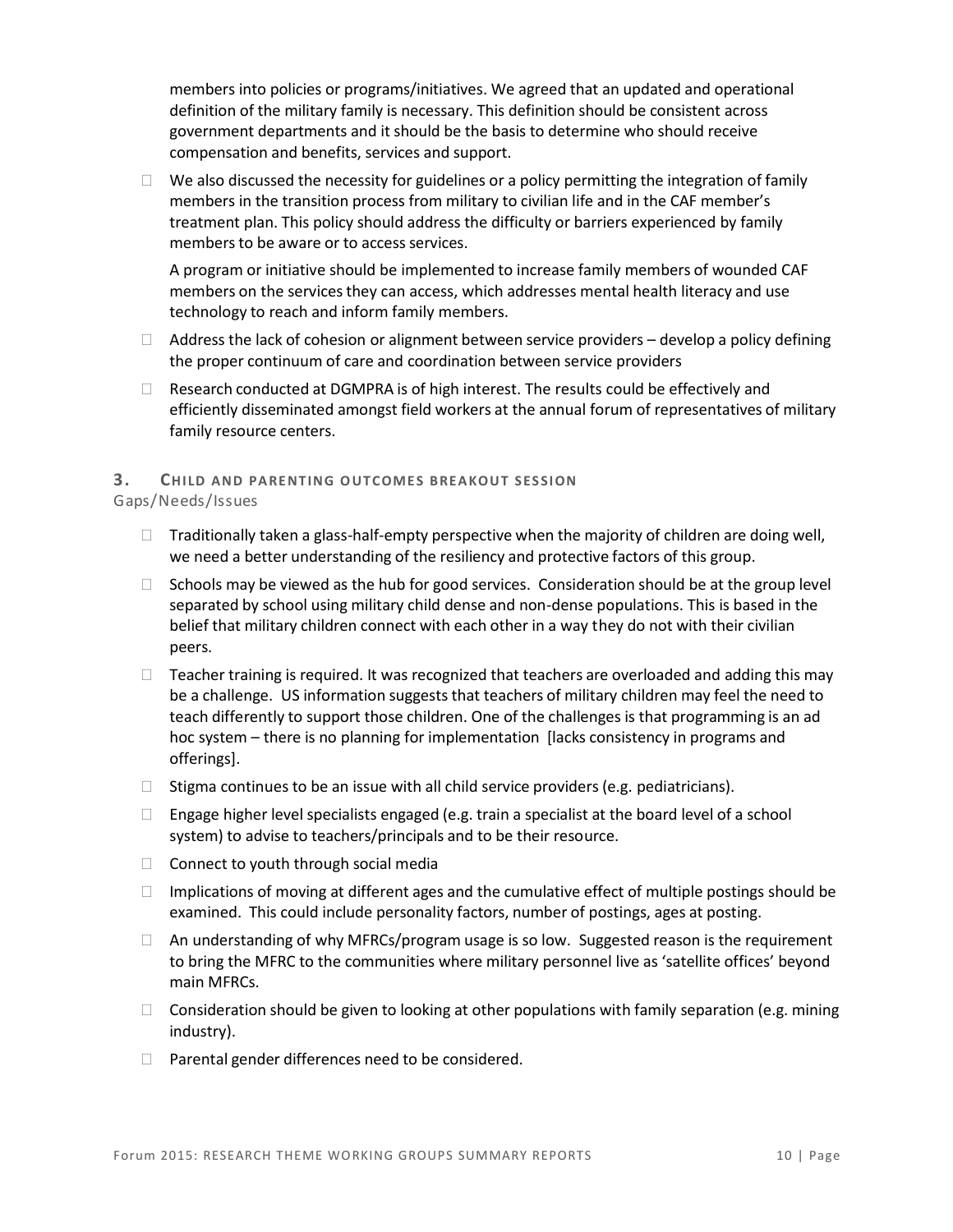Program direction and policy issues that can help us move forward:

- $\Box$  A need to outreach in order to build understanding (awareness), build capacity, building competency, build community. Have networks of networks and layer evidence on top.
- $\Box$  All programing needs to be at least (in order of priority)
	- 1. Evidence based
	- 2. Evidence informed
	- 3. Evidence inspired
	- $\Box$  Look to the evidence in other programs to avoid reinventing the wheel (e.g. disadvantaged youth program in US that teaches youth to communicate
	- $\Box$  Program sustainably (in part due to program delivery turnover) needs to be considered in planning
	- $\Box$  Consideration should be given to programs (over time) being required to demonstrate impact (metrics of value)

**4. UNIQUE CH ALLE NGE S OF VE TE RAN FA MILIE S BREA KOUT GROU P** Gaps/Needs/Issues

There are three (3) areas of challenge (based on review of the literature)

- 1. Caregiving and caring for those with service-related conditions
- 2. Transitioning
- 3. General impacts of military service
- 1. Caregiving and caring for those with service-related conditions
	- $\Box$  When looking at people having issues, the majority aren't medically released
	- $\Box$  It's not just about health conditions (i.e. income, housing, etc.)
	- □ Sherry Lachine (Veteran's Transition Network) stated that:
		- o Their families are often dealing with toxic environments
		- $\circ$  They often don't realize that they're "caregivers" until it's suggested to them (the concern is that awareness among others that they are in fact caregivers is low)
	- $\Box$  Some discussion surrounding available resources for these caregivers
		- o Examples: OSISS, e-learning, VAC assistance service, toolkit being developed on mental health first aid (Mental Health Commission) being offered through the MFRCs. It is believed that the MHC will be collecting information on this.
	- $\Box$  Another consideration is that for these services to be effective, they need to be trusted and credible. There is very little information available on what happens to people when they access these services – if the referrals are appropriate and helpful, for example.
- 2. Transitioning
	- $\Box$  Members and their families don't have ONE place they can access for help, regardless of where they are in transition. The lines between DND and VAC are very strict in terms of services.
		- $\circ$  Some exceptions to this are the Military Family Services info line, which will provide crossreferences and coordinate with VAC if necessary. The Family Info Line maintained by the MFRC is another resource that will offer help without asking for ID to confirm people's eligibility.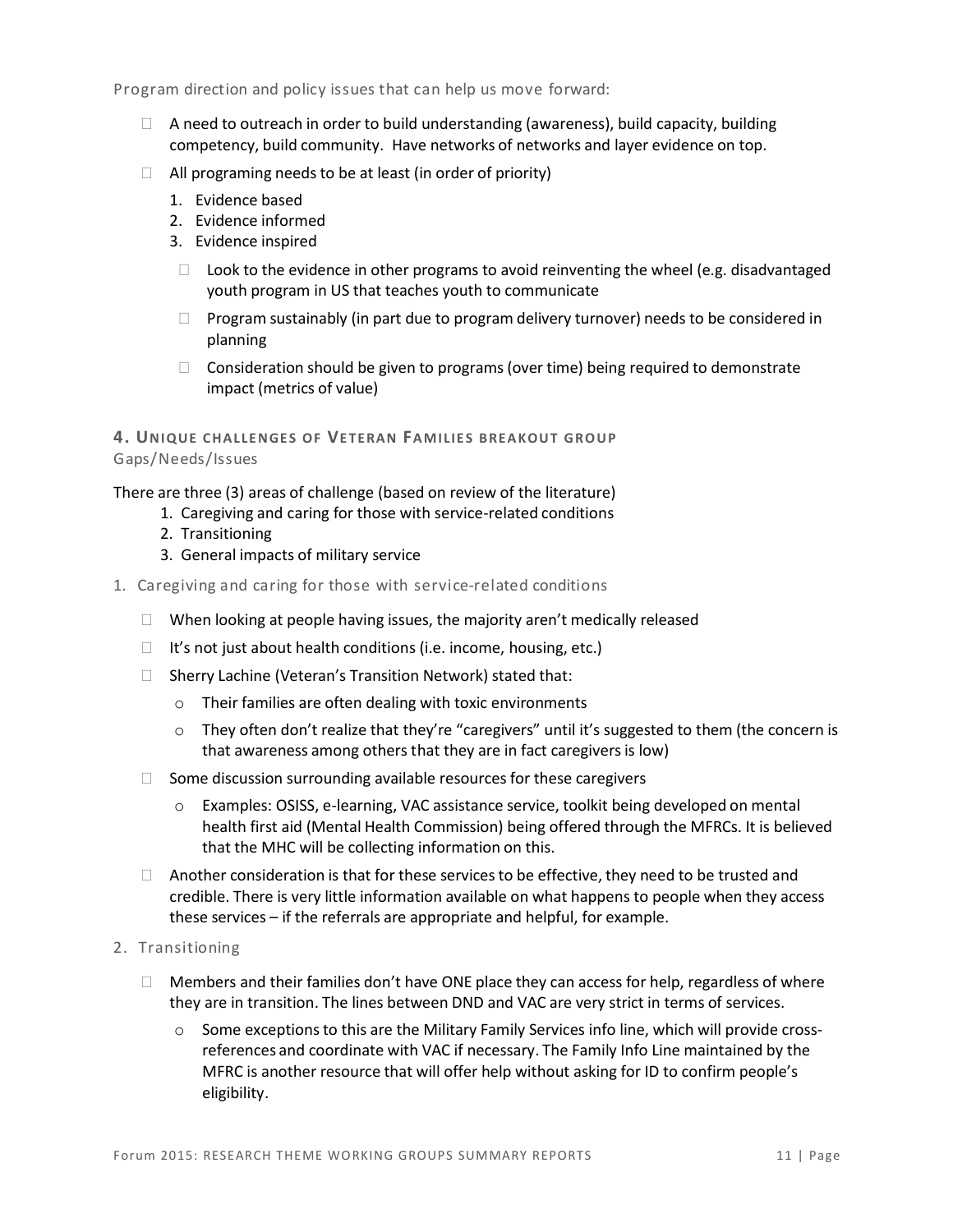- $\circ$  The MFS is also doing a pilot study to follow transitioning members as they release for up to 3 years(offering extended services at 7 MFRCs). This seems to only be considering medicallyreleased vets, however, which is a problem (since many issues are not health or MH related).
- $\circ$  It was noted that the fact that MFRCs can't use VAC funding (beyond those in this pilot study) is an issue– again, the lack of shared funding is a barrier to care. There was discussion about how VAC could also tap into the MFRC to get people through their own doors – it seems like a good potential partnership.
- $\Box$  A barrier to the independence of the MFRCs exists. While they are all organized to meet the needs of the population in the region, it can isolate others and facilitate a perception of inconsistent availability of services. Luckily, exchange of best practices across MFRCs does seem to be a useful and welcome practice (they meet annually to share best practices).
- 3. General
	- $\Box$  Spousal employment and income deficits are big consideration, not just in Canada international studies are also emerging
	- University of Alberta study "Wounded Vets, Wounded Families"
		- o Looked at disability benefits of those with impairments
		- $\circ$  Gap: service often needs to derive from the needs of the vet (vs. the needs of the family)
		- o Study examined QOL impacts, health impacts

**PROGRAM DIRECTION AND POLICY ISSUES THAT CAN HELP US MOVE FORWARD:** 

- 1. Priorities for programs
	- $\Box$  A clear understanding the function and purpose of all the programs
	- $\Box$  Coordination between VAC, DND, and the larger community.
	- $\Box$  The space in which each organization operates needs to be better defined, but there also needs to be some reduction in the boundaries created by the Treasury Board. There is a great deal of fighting over resources and protectionism occurring, with little coordination.
	- $\Box$  There needs to be an external body in place to keep people accountable in all the service delivery organizations (such as an advisory group/oversight committee).

While such a committee did exist in the past (i.e. Don Eccels created one), it is no longer utilized, and the existing steering committee lacks oversight and accountability

- $\Box$  The evidence-base required before things get transformed into action can actually be a barrier, while at other times there seems to be insufficient evidence to show things are working.
- $\Box$  Programs need to be more client-centric
- $\Box$  There is a lack of community engagement currently, barriers exist for members when they enter the civilian community. Being a "veteran" has negative connotations (i.e. an assumption of impairment) which can lead to a resistance from the civilian community to provide services.
- $\Box$  Consideration of the gap in programming in rural communities
- 2. Priorities for policy
	- $\Box$  Move from providing a benefits service to a community service.
		- o Currently, DND is service-focused, while VAC is benefits-focused. It needs to be veteran-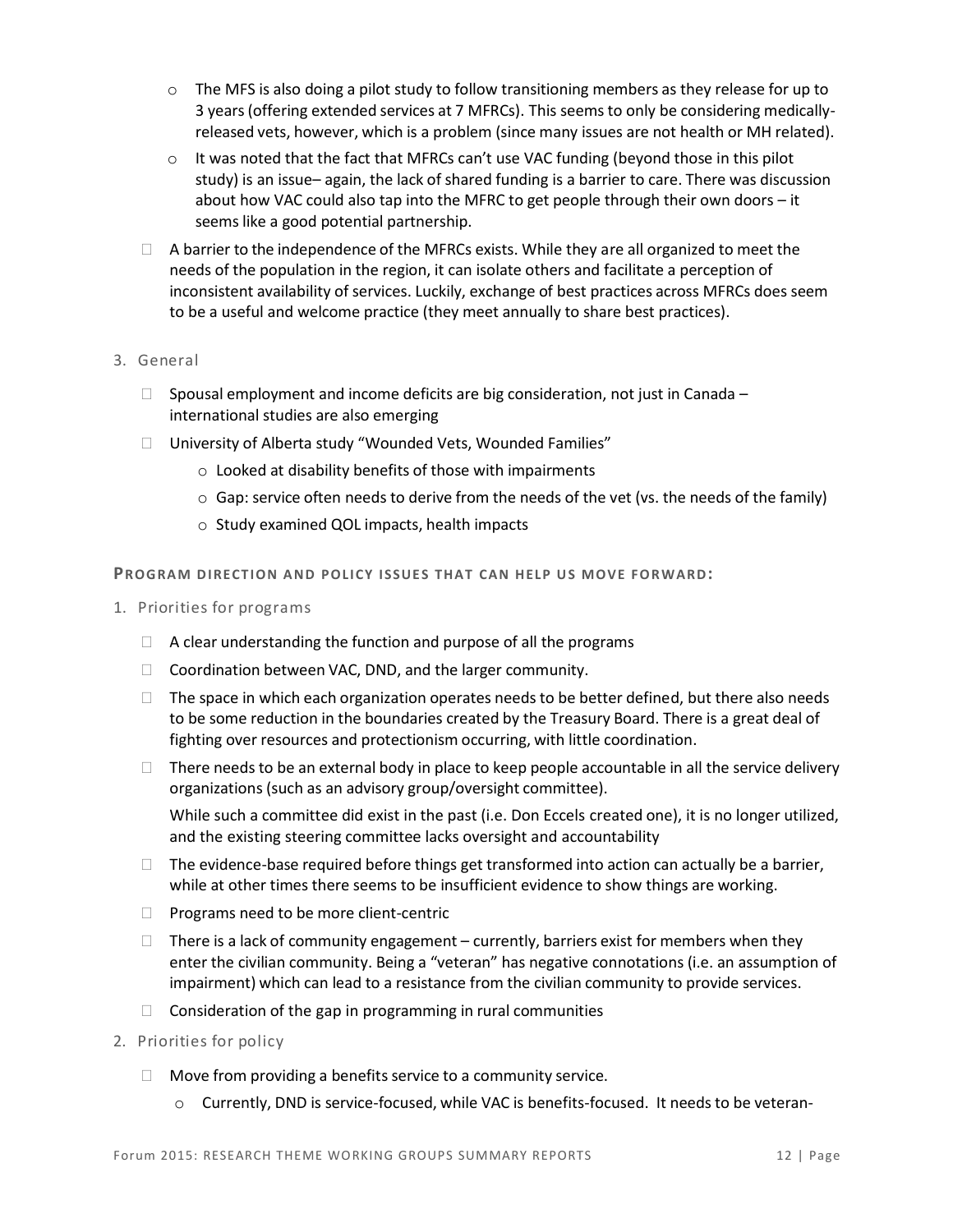centered. With a 3<sup>rd</sup> party operator who could connect clients to services might be helpful.

- $\Box$  Need for more evaluation of current programs to determine how well they are working
- $\Box$  Need for a strategy that supports transition.
	- o The focus is too short-range, instead of looking at the entire lifespan/careerspan of the member and their family.
	- o There's a need to speak to members as they *enter* the CAF, to gauge their expectations at the outset of their career to help guide programs.
- $\Box$  Need for a revision of policies regarding eligibility they often don't make sense and exclude people from services they need.
- $\Box$  Need to engage more with our partners in the government and elsewhere (i.e. ESDC, MHC, etc.) and policy for engaging them to help coordinate services.

| <b>Family Health Working Group Outputs</b>                                                                                                                                                                                                                                                                                                                                                                                                                                                                                                                                                                         |                                                                                                                                                                                                                                                                                                                                                           |  |  |
|--------------------------------------------------------------------------------------------------------------------------------------------------------------------------------------------------------------------------------------------------------------------------------------------------------------------------------------------------------------------------------------------------------------------------------------------------------------------------------------------------------------------------------------------------------------------------------------------------------------------|-----------------------------------------------------------------------------------------------------------------------------------------------------------------------------------------------------------------------------------------------------------------------------------------------------------------------------------------------------------|--|--|
| <b>Suggestions for Future Research</b>                                                                                                                                                                                                                                                                                                                                                                                                                                                                                                                                                                             | Program Direction/Policy Issues and Priorities                                                                                                                                                                                                                                                                                                            |  |  |
| Group 1 - Marital and Family                                                                                                                                                                                                                                                                                                                                                                                                                                                                                                                                                                                       |                                                                                                                                                                                                                                                                                                                                                           |  |  |
| Intimate partner violence (and how it is defined)<br>$\bullet$<br>Staying connected through deployments<br>Understanding positive processes to<br>counterbalance negative impacts research<br>Defining family - not just nuclear<br>$\bullet$<br>Divorce rates - not a lot of information<br>Micro level and need to also look at population<br>level                                                                                                                                                                                                                                                              | Continued investment in mil-civ<br>$\bullet$<br>collaboration<br>Supposition they won't understand our<br>$\bullet$<br>reality<br>Teachers have pivotal role (send out<br>$\bullet$<br>packages)<br>Mental health literacy<br>$\bullet$<br>Policy - examine governance models - need<br>$\bullet$<br>more national model<br>Expand provisionary resources |  |  |
| Group 2 - Ill and Injured                                                                                                                                                                                                                                                                                                                                                                                                                                                                                                                                                                                          |                                                                                                                                                                                                                                                                                                                                                           |  |  |
| Financial pressure put on those who are ill and<br>$\bullet$<br>injured<br>Timing of providing services<br>$\bullet$<br>Evidence basis of offered programs<br>Use of technology in the provision of care (e.g.<br>provision of medication reminders)<br>Integrate services for spouses and members and<br>$\bullet$<br>spousal understanding of injury<br>Stigma - spouse/Ill and Injured member - can be a<br>$\bullet$<br>barrier to spousal awareness - hierarchy of illness<br>- physical acceptable while mental harder<br>Need to enhance the preparedness of caregivers<br>Need for self-care among spouses | Clear definitions of family<br>$\bullet$<br>Better integrate family in ill & injured<br>$\bullet$<br>process<br>Privacy issues therefore at least a broad-<br>$\bullet$<br>range offering<br>Better understanding of activities that are<br>$\bullet$<br>happening (what is available by who                                                              |  |  |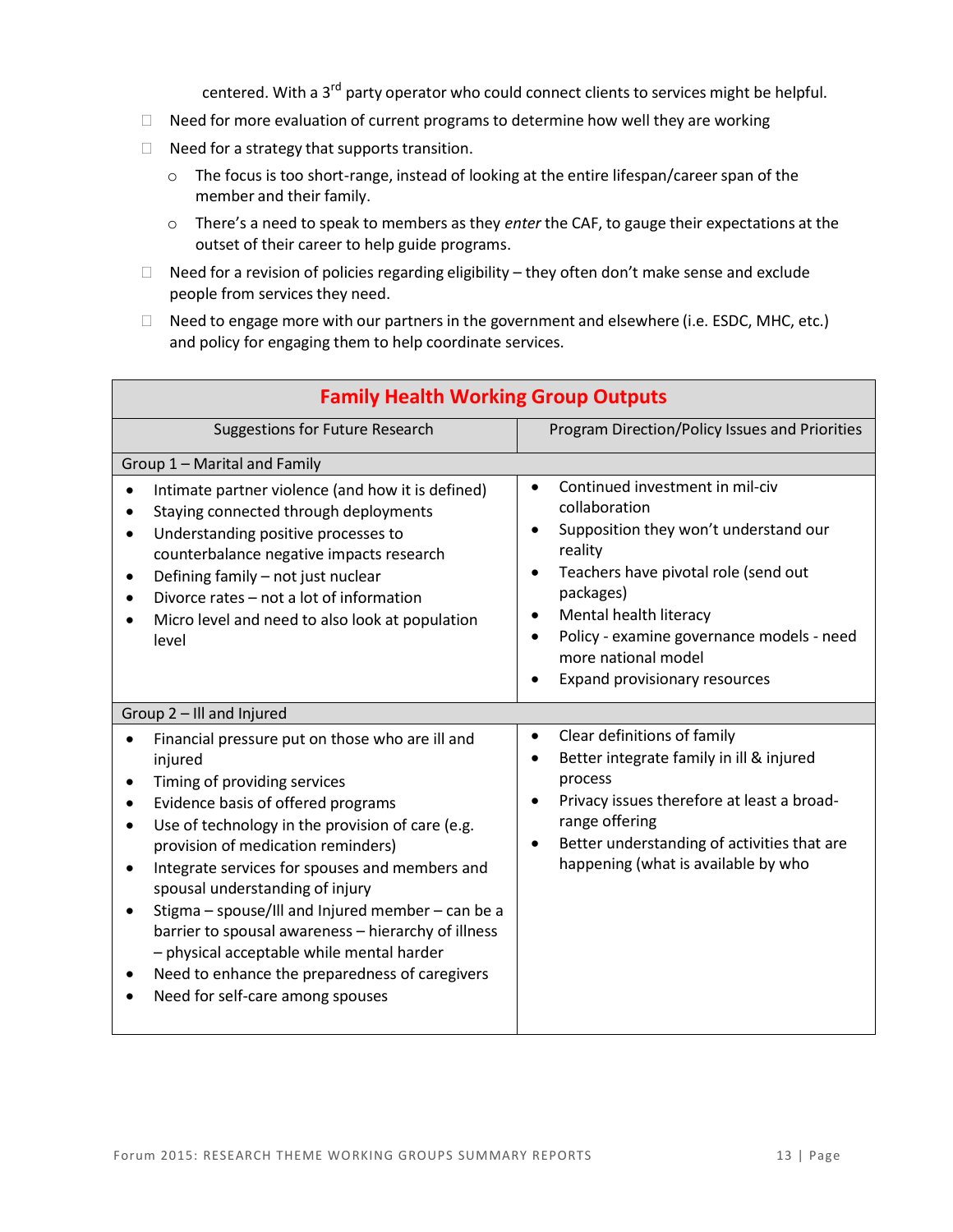| Group 3 - Veteran Specific Issues                                                                                                                                                                                                                                                                                                                                                                                                                                                                                                                                                                                                                                                                                                                                                                                                                            |                                                                                                                                                                                                                                                                                                                                                                                                                                                                                                                        |  |  |  |
|--------------------------------------------------------------------------------------------------------------------------------------------------------------------------------------------------------------------------------------------------------------------------------------------------------------------------------------------------------------------------------------------------------------------------------------------------------------------------------------------------------------------------------------------------------------------------------------------------------------------------------------------------------------------------------------------------------------------------------------------------------------------------------------------------------------------------------------------------------------|------------------------------------------------------------------------------------------------------------------------------------------------------------------------------------------------------------------------------------------------------------------------------------------------------------------------------------------------------------------------------------------------------------------------------------------------------------------------------------------------------------------------|--|--|--|
| Caregiving/service related conditions<br>Lack of understanding of services available (2-year<br>extension of MFRC services for medically<br>releasing); mental health first aid<br>Linking VAC and mental health websites and MFRC<br>websites<br>Family Information Line (no identity required for<br>users)<br>GP used as referral to other servicesLASS 25%<br>difficulty but majority not medical - more to<br>adjusting to civilian life than health care<br>services (1-800 vac etc getting contact and referral<br>right will spur on resource)<br>MFRCs may not always be a strength - continuity<br>$\bullet$<br>issues; are they sharing best practices<br>rural settings - relying on the gps fir<br>challenges in transitioning into civilian life<br>lower spousal income and attachment to the<br>labour market                                | External body that can be held accountable<br>$\bullet$<br>(not just stakeholders)<br>Need better understanding of evidence-<br>$\bullet$<br>based<br>Close VAC/DND/community/serving<br>$\bullet$<br>members and cross boundaries - strategies<br>that are cradle to grave<br>Policy that needs to make send - money<br>$\bullet$<br>boundaries<br>Veteran 2020 DND/VAC - employment,<br>٠<br>homelessness, mental health, families<br>(overreaching approach that is multi-org)<br>Community engagement<br>$\bullet$ |  |  |  |
| Group 4 - Child and Parenting<br>$\bullet$                                                                                                                                                                                                                                                                                                                                                                                                                                                                                                                                                                                                                                                                                                                                                                                                                   |                                                                                                                                                                                                                                                                                                                                                                                                                                                                                                                        |  |  |  |
| Existing research focuses on negative impact<br>Lack of examination of protective factors (resilience factors)<br>٠<br>that can buffer and those that strengthen<br>Schools - differences between academic functioning (and is<br>$\bullet$<br>it a proportional question)<br>Parenting sessions<br>Peer support (some research existing in this area)<br>Teachers - may be lack of awareness of military families<br>٠<br>(helpful for children if they do) for social support; children<br>may not want to say; teacher/school may know but then<br>there is stigma - limited knowledge may cause more harm<br>than good<br>School curriculum (for staff) for understanding of military<br>families<br>Use of social media<br>Age differences in outcomes (deployments vs relocations)<br>Services - lack of use<br>Strategies to communicate with parents | 4-part process: awareness,<br>capacity, competence, building<br>community<br>Evidence-based, evidence-<br>$\bullet$<br>informed, evidence-inspired<br>Engagement problems (don't<br>$\bullet$<br>reinvent the wheel - examine<br>existing programs)                                                                                                                                                                                                                                                                    |  |  |  |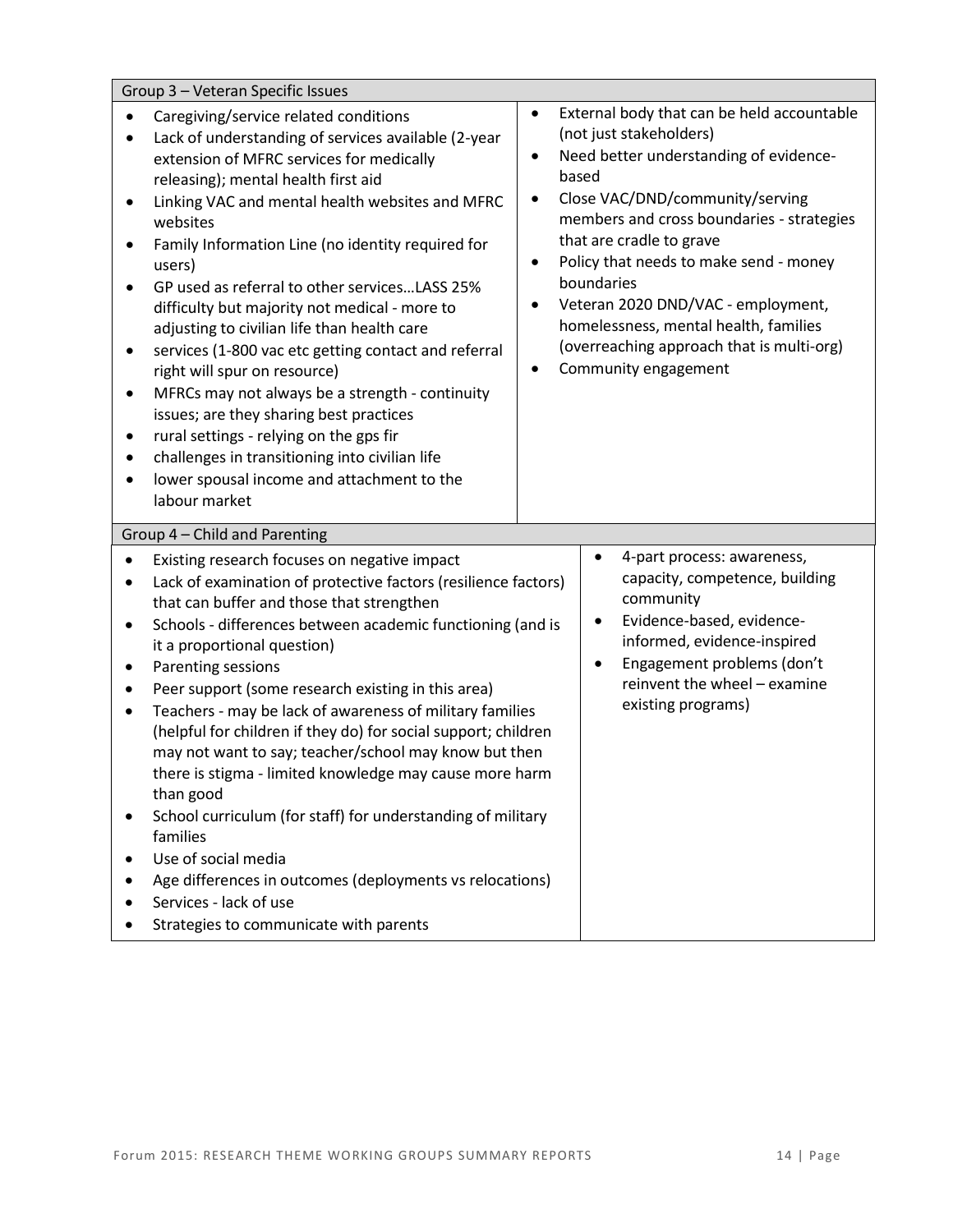# Clinical research 101: A primer for health care professionals

#### Eric Robitaille, University of Toronto and Luc J. Hébert, Laval University

#### **RATIONALE**

Due to their regular contact with patients, health care professionals are in an optimal position to contribute to clinical research and thereby promote a culture of quality improvement and evidence informed practice. To promote their participation, health care professionals may benefit from a practical review of the elements of clinical research and the value of clinical outcome measures. This working group was designed for health care professionals who are potentially interested in improving their practice and participating in clinical research. Information was shared in plain language, with an emphasis on group interaction, using clinically relevant practical examples from physical rehabilitation medicine.

#### The learning objectives of this session are to:

- 1. Understand the value of each of the research designs in the hierarchy of evidence.
- 2. Explore the use of a standardized reference tool for writing case reports.
- 3. Recognize the recommended characteristics of clinical outcome measures & explore how these may direct practice and research.
- 4. Discuss the barriers and facilitators to engaging health care professionals to participate in clinical research.

#### **RELE VANCE**

By providing a pragmatic review of research designs and promoting the use of high quality clinical outcome measures, this RTWG is directly in line with CIMVHR's mission and key outcomes. A practical knowledge of research designs is instrumental for health care professionals in order for them to determine which research evidence is most appropriate to answer a specific clinical question in the best interest of their patient. Furthermore, health care professionals have regular and direct contact with CAF members, and thereby are excellent resources for researchers to consult with in order to formulate and operationalize clinically relevant research questions. By promoting the routine use of reliable, valid & responsive clinical outcome measures to objectify patient impairments, activity limitations and participation restrictions during clinical visits, this RTWG encouraged the development of a transparent culture of quality improvement and evidence informed practice. The quantification of clinical outcome measures would allow for local evaluation of health service effectiveness, and if accumulated in a large data set and analyzed may contribute to informed policy decision making.

#### **SUMMA RY**

#### Description of participants

Overall, the 10 participants attending this RTWG described themselves as clinicians (56%), researchers (25%) followed by administrators (19%); described their formal research education as graduate level courses (91%) followed by undergraduate courses (9%); and described their experience in research as a; researcher (46%), clinician (27%) participant (20%), followed by none (7%). Five participants reported their profession as Physical Therapists, and 3 participants reported their profession as mental health professionals. Furthermore, 50% of participants described themselves as clinician/researchers, which offers an explanation for the high reports of graduate level research education and experience as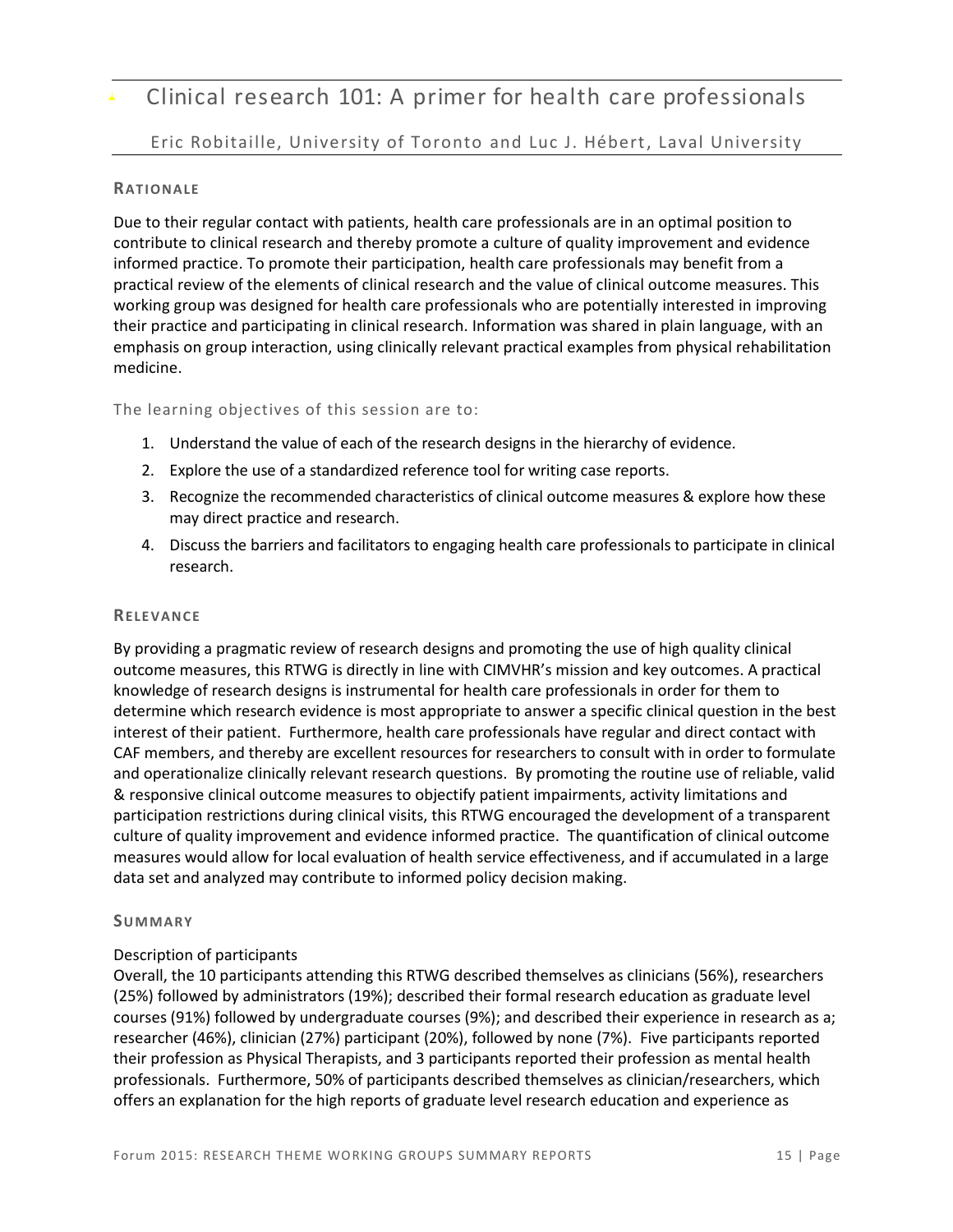researchers. None of these participants reported having participation in clinical research as part of their mandate or job descriptions, and all of these participants reported challenges in seeking protected time and resources in order to participate in clinical research.

#### **PRE & POST WORKSHOP**

Prior to participating in the RTWG, only 6 participants reported knowing the major differences between research designs in the levels of evidence, only 2 participants reported knowing the recommended method to write a case report, only 5 reported knowing the recommended characteristics of clinical outcome measures and only 6 participants reported feeling comfortable participating in clinical research in some capacity. Following participation in the RTWG, all participants reported knowing; the major differences between research designs in the levels of evidence, the recommended method to write a case report, the recommended characteristics of clinical outcome measures, and reported feeling comfortable participating in clinical research in some capacity. All participants reported that the workshop met its' stated objectives, and expressed interest in returning to this RTWG next year. Therefore, the RTWG clearly met its' stated objectives, and if comparable in attendance to other RTWG, should be considered for inclusion during Forum 2016.

#### **BA RRIE RS & FA CILITA TORS**

The most frequently reported barriers to using clinical outcome measures was a perceived lack of knowledge on appropriate outcome measures, followed by a lack of time to complete them. The most frequently reported barriers to participating in clinical research were a lack of time, followed by a lack of knowledge of opportunities to participate. The most frequently reported facilitators to using clinical outcome measures were protected time, followed by development of accessible outcome measures. The most frequently reported facilitators to participating in clinical research were protected time, followed by an awareness of opportunities to participate.

#### **DISCU SSION**

In small group discussion, there was strong consensus that a lack of time was a consistent barrier, and establishing protected time was recommended to encourage the use clinical outcome measures and/or participate in clinical research. Many participants acknowledged that as their job description did not mandate participation in clinical research, they often had to either petition their supervisors for protected time, or complete research projects on their own time, neither of which were considered sustainable. Furthermore, presentations advertised at the Forum suggested to participants that they were not aware of parallel research projects in their area of interest. Discussion included the potential for a development of a list of researchers and health care professionals whom may contact one another to promote collaboration and maximize efficiency.

# **THE WAY AHEAD**

## Consider strategies to:

Clinical research participation

- $\Box$  Develop an accessible contact list of researchers and health care professionals to promote research collaboration and/or mentorship
- $\Box$  Develop an accessible bank of research projects actively seeking participants to promote awareness of research opportunities
- $\square$  Discuss approaches to requesting protected time from supervisors for clinicians interested in participating in clinical research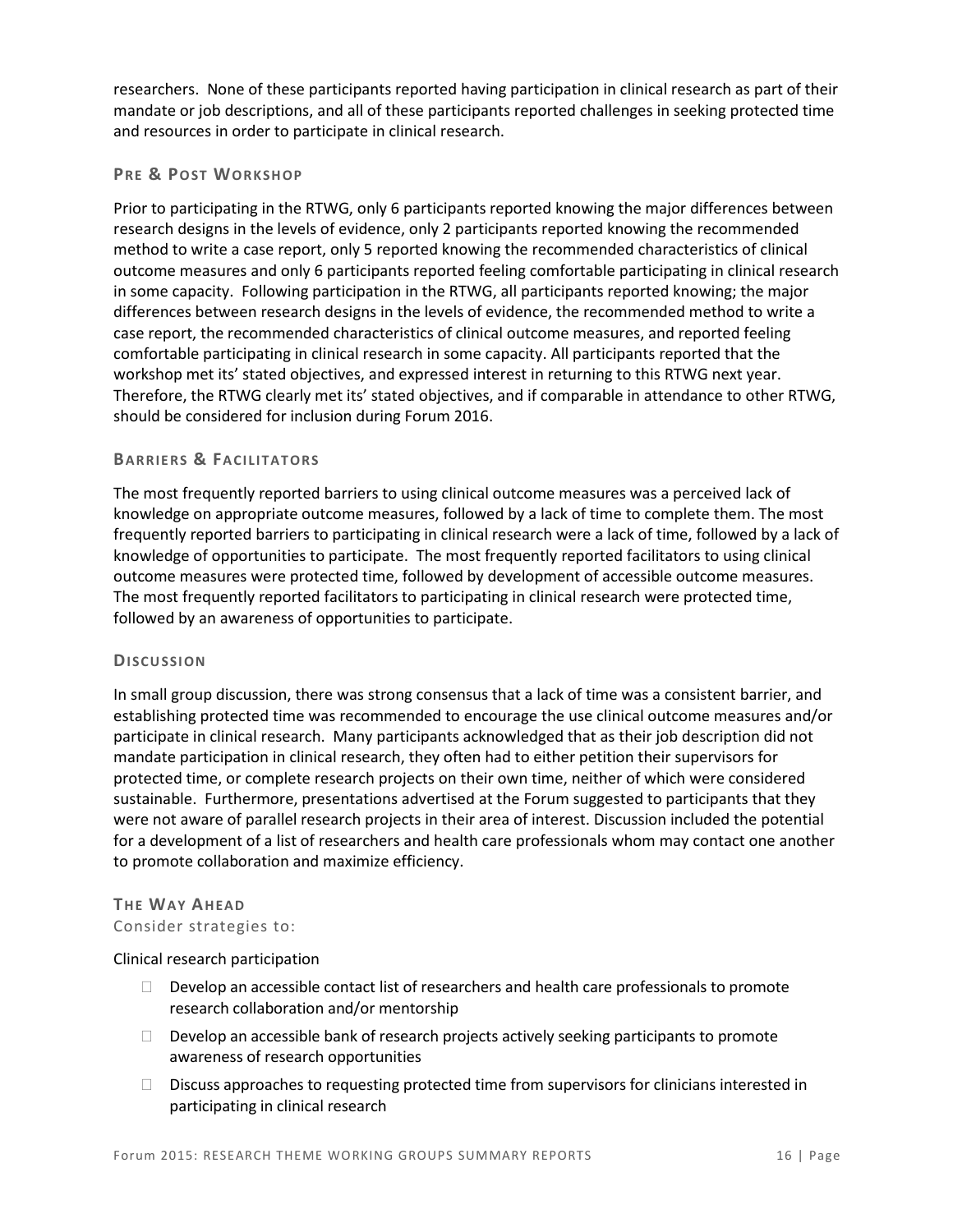Clinical outcome measures

- $\Box$  Develop an accessible bank of recommended clinical outcome measures in the areas of practice
- $\Box$  Develop education/training modules for recommended clinical outcome measures
- $\square$  Discuss approaches to requesting appropriate clinical time to complete outcome measures
- $\Box$  Recommend research opportunities for clinical outcome measure development

#### **KT PLAN**

This summary will be disseminated to participants whom expressed interest in receiving it at the RTWG session. Furthermore, as the participants were largely comprised of Physical Therapists and Mental Health Professionals, this report may also be of interest to their respective National Practice Leaders. This report may be used as a catalyst for these Leaders to initiate a dialogue with their local clinicians/researchers regarding the above reported barriers perceived to; affect participation in clinical research and completion of clinical outcome measures and thereby promote local strategies to forge the way ahead.

The prospect of an accessible contact list of researchers and health care professionals to promote research collaboration and/or mentorship, and a bank of research projects actively seeking participants to promote awareness of ongoing research opportunities, was discussed. The 'Researcher-Clinician Connection' database from the Canadian Physiotherapy Association may be used as a framework for consideration. The development of an accessible deposit space where electronic documents such as clinical outcome measures may be shared amongst participants was also discussed. If these concepts are of interest to CIMVHR, the Chair would like to express interest in exploring these initiatives.

## Veteran Research Datasets

#### Dr. Linda VanTil, Veterans Affairs Canada

#### CONTEXT, BACKGROUND

Veteran research datasets in Canada provides researchers with major potential to study the health of Canadian Veterans. To increase knowledge of these datasets, this workshop examined several population-based research databases. The objectives of the workshop were to:

- $\Box$  1) Describe strengths and limitations of datasets
- $\Box$  2) Answer methodology questions from interested researchers
- $\Box$  3) Initiate potential collaborative analyses of various datasets.

Statistics Canada houses Veteran data on mortality <sup>(1)</sup> and income <sup>(2)</sup> that have been reported on using aggregated data tables. Cross-sectional survey data is available to any Canadian researcher through StatCan Research Data Centres (see [http://www.rdc-cdr.ca/](http://www.veterans.gc.ca/)), for the 2010 Survey on Transition to Civilian Life and 2013 Life After Service Survey  $(3)$ . Strengths of these surveys are that Veteran status is confirmed by DND records, the sample is nationally representative of Canadian Veterans released since 1998, civilian comparisons are available using the Canadian Community Health Survey, and content is comprehensive across the determinants of health. Limitations include the data is cross-sectional, and variables are self-reported.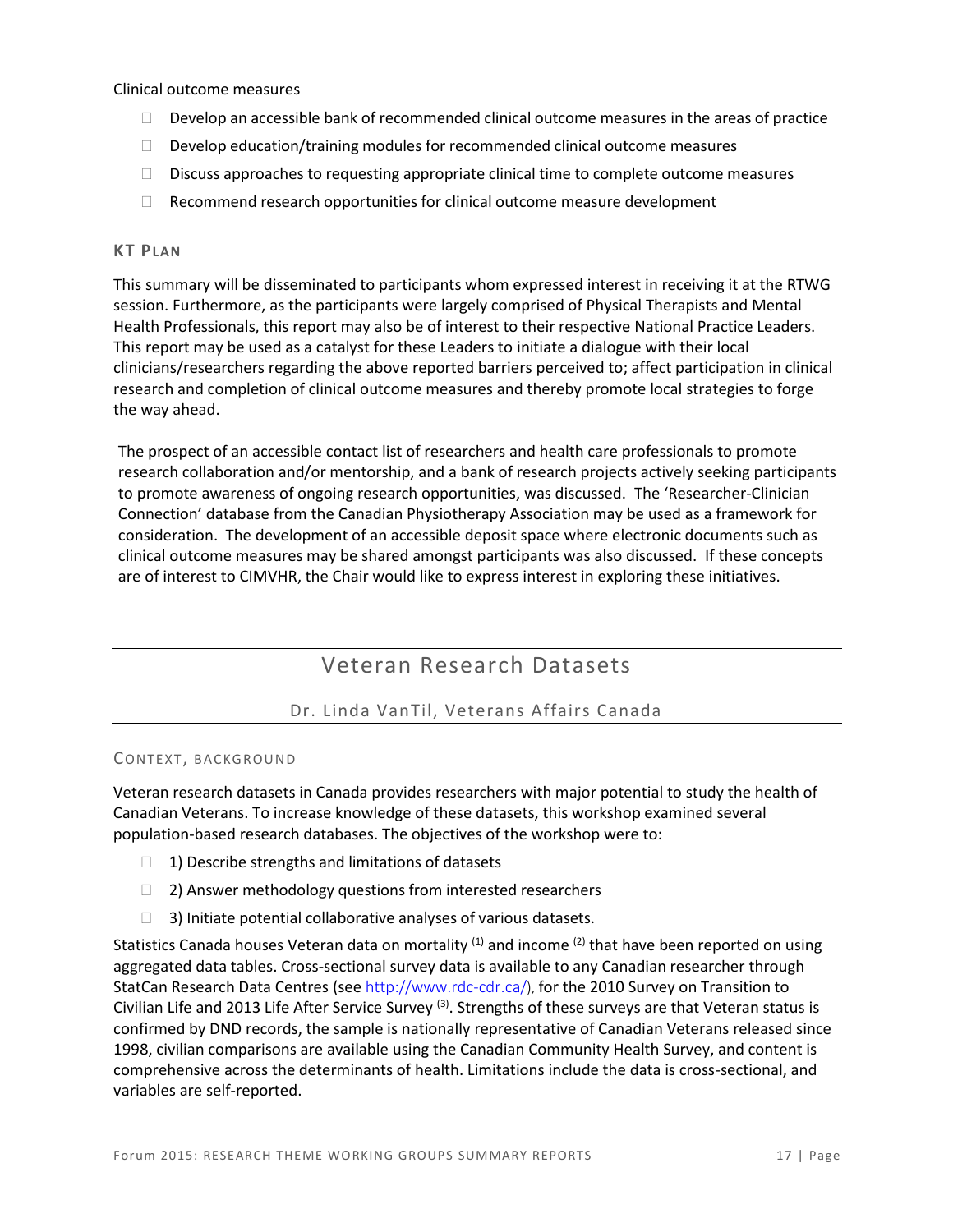Institute for Clinical Evaluative Sciences (ICES) in Toronto houses publicly-funded health information collected and linked on all Ontarians with an OHIP card. The data holdings at ICES are described at: [www.ices.on.ca/Data-and-Privacy/ICES-data/Data-dictionary](file://///VAHGRP01/G1/GROUPS/NODPSPD/1%20Research%20Directorate/PARTNERSHIPS-STAKEHOLDERS-CONFERENCES/CIMVHR/MVHR%20Forum%202015%20Quebec%20City/Workshop/www.ices.on.ca/Data-and-Privacy/ICES-data/Data-dictionary) . Veterans are identified in ICES data to avoid a 3 month waiting period for OHIP coverage, using 2 questions:

- 1 "Have you recently left the Canadian Forces, RCMP?"
- 2 "Are you a reservist returning from an out-of-country posting?"

Strengths of this data are that it is population-based, allows linkage to a wealth of routinely collected provincial healthcare data, and civilian comparator group is available. Limitations of this data are that it does not distinguish between RCMP and CAF Veterans, no linkage to service history, routine collection can change over time or by reporting institutions, and access is only available in collaboration with an ICES scientist. The ICES data demonstrates potential to study health services utilization for Ontario Veterans released from 1990 to 2014 (4).

The Life After Service Studies (LASS) program of research examines many aspects of health of Canadian Veterans, and it available to any Canadian researcher. Cross-sectional survey data is available for the 2010 and 2013 data collection cycles <sup>(5).</sup> While LASS has led the way in describing the health of Canadian Veterans, other datasets are being identified with potential for Veteran research. Researchers are encouraged to initiate analyses of various datasets. Workshop participants may become potential collaborators in research that can improve the health of Veterans in Canada.

#### REFE RENCES:

- 1. Statistics Canada. Canadian Forces Cancer and Mortality Study: Causes of Death. Cat. No. 82-584- X, May 31, 2011. Avail: <http://www.statcan.gc.ca/pub/82-584-x/82-584-x2011001-eng.pdf>
- 2. MacLean MB, Campbell L, VanTil L, Poirier P, Sweet J, McKinnon K, Sudom K, Dursun S, Herron M, Pedlar D. *Pre- and Post-Release Income: Life After Service Studies.* Charlottetown (PE): Veterans Affairs Canada, Research Directorate Technical Report; 3 July 2014. Avail: <http://publications.gc.ca/pub?id=9.629603&sl=0>
- 3. Van Til L, Poirier A, Sweet J, Perrie S, et al. Methodology: Life After Service Studies 2013. Charlottetown (PE): Veterans Affairs Canada, Research Directorate Technical Report; December 2014. Avail:<http://publications.gc.ca/pub?id=9.629947&sl=0>
- 4. Mahar AL, Aiken A, Groome P, Kurdvak P. A new resource to study the health of Veterans in Ontario. Journal of Military, Veteran and Family Health, 2015. 1(1):3-5. Avail: [jmvfh.utpjournals.press/doi/full/10.3138/jmvfh.1.1.3](http://jmvfh.utpjournals.press/doi/full/10.3138/jmvfh.1.1.3)
- 5. Van Til L, Macintosh S, Thompson JM, et al. 2013 Synthesis of Life After Service Studies. Charlottetown (PE): Veterans Affairs Canada, Research Directorate Synthesis Report; July 2014. Avail:<http://publications.gc.ca/pub?id=9.699577&sl=0>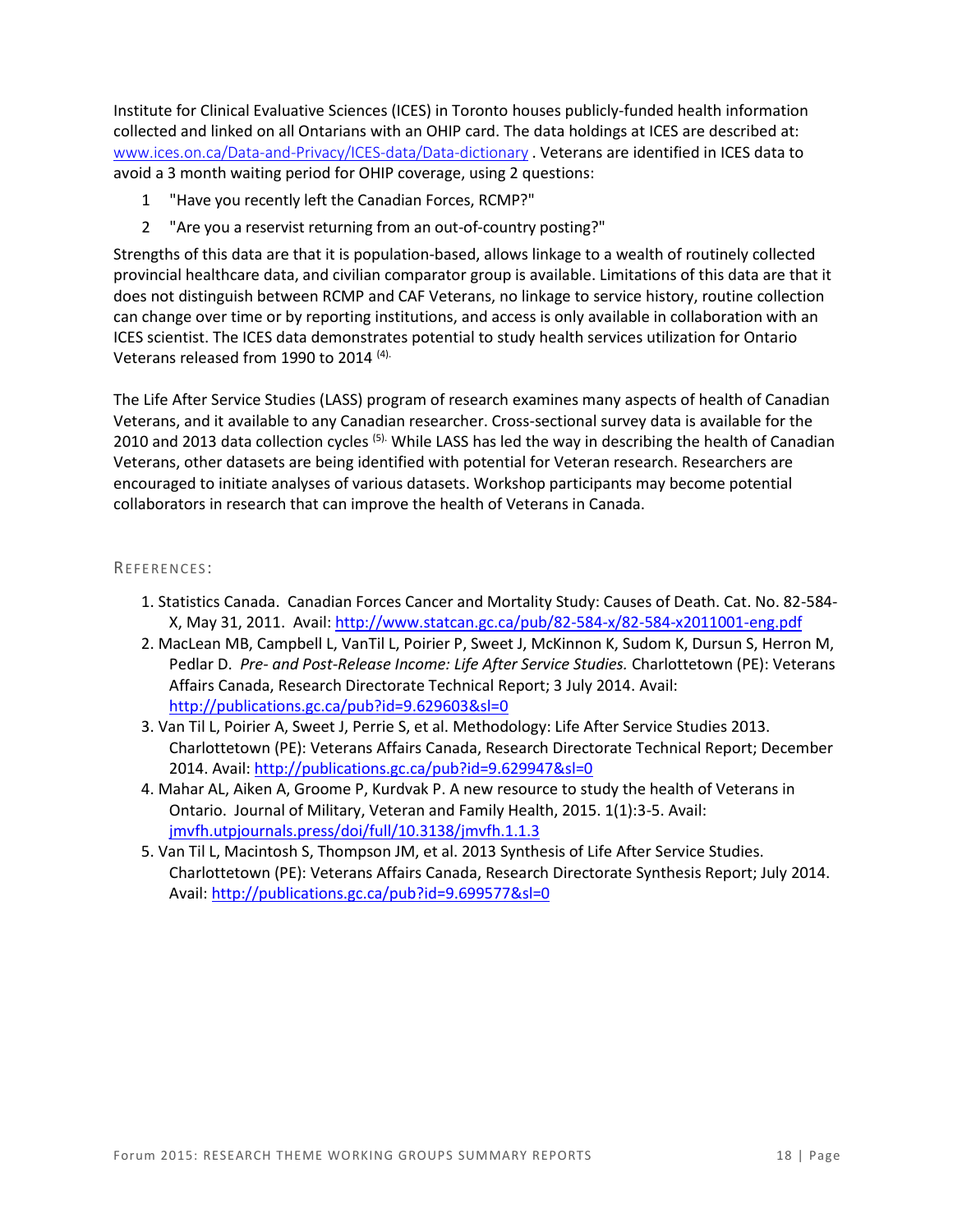# Investigational opportunities as applied to public health concerns in the CAF

## LCol Andrew Currie

#### **CONTEX T, BAC KGROU ND**

Public health, which focuses on protection and enhancement of health at the population level, has been, is and will continue to be an important contributor to the health of Canadian Armed Forces (CAF) members and the effectiveness of the CAF as a fighting force, thereby contributing to mission success. The Directorate of Force Health Protection (D FHP) is "the public health department" of the CAF. In common with the civilian sector, D FHP includes elements of epidemiology and health surveillance, health promotion, occupational/environmental health and communicable disease control. However, public health as applied in the CAF does differ from the civilian situation in a number of ways, for example: the age cohort is curtailed (e.g. no children/adolescents; no elderly; no school health); the sex ratio is strongly skewed to males; mission success is a strong motivator; consideration extends to risks that occur outside of Canada; and, the threshold for public health action is often lower (than in the civilian sector).

#### **OBJEC TIVES**

The objectives of this session were designed to provide an overview of public health practice in the CAF including the structure of D FHP, its mandate for evidence-informed policy and program development, and its role in research; and to discuss of gaps and consequent research needs and opportunities related to specific public health issues in the CAF.

#### **RELE VANCE**

FHP looks directly at the health of the CAF member. Improvement in how public health issues are researched and addressed leads to improvement of health indicators and ultimately enhances the lives of members.

#### **SUMMA RY OF DISCU SSIONS, AND C ONC LUSIONS**

The Working Group, "Investigational opportunities as applied to public health concerns in the CAF" was held at CIMVHR on Monday, 23 Nov 15 from 0900-1200 hrs.

The presentations were (not necessarily in order of presentation):

- $\Box$  Col S Malcolm, "Investigational opportunities as applied to health concerns in the CAF"
- $\Box$  Dr S Schofield, "Intervention, evidence and values and preferences"
- $\Box$  K Bulger, "Going rogue? Including e-cigarettes as part of a tobacco harm reduction strategy"
- $\Box$  Laferriere, "CAF injury prevention research opportunities"
- $\Box$  Dr M Maher, "Investigational opportunities in health surveillance"
- $\Box$  Dr M Tepper, "Prioritization for public health action in the CAF"
- Dr M Tepper, "Prioritizing public health issues: stockpiling antivirals for Pandemic Influenza"
- $\Box$  No particular theme(s) came about from the WG. It is unknown if any research proposals will have been stimulated by the WG, as no particular discussion or comments made mention.